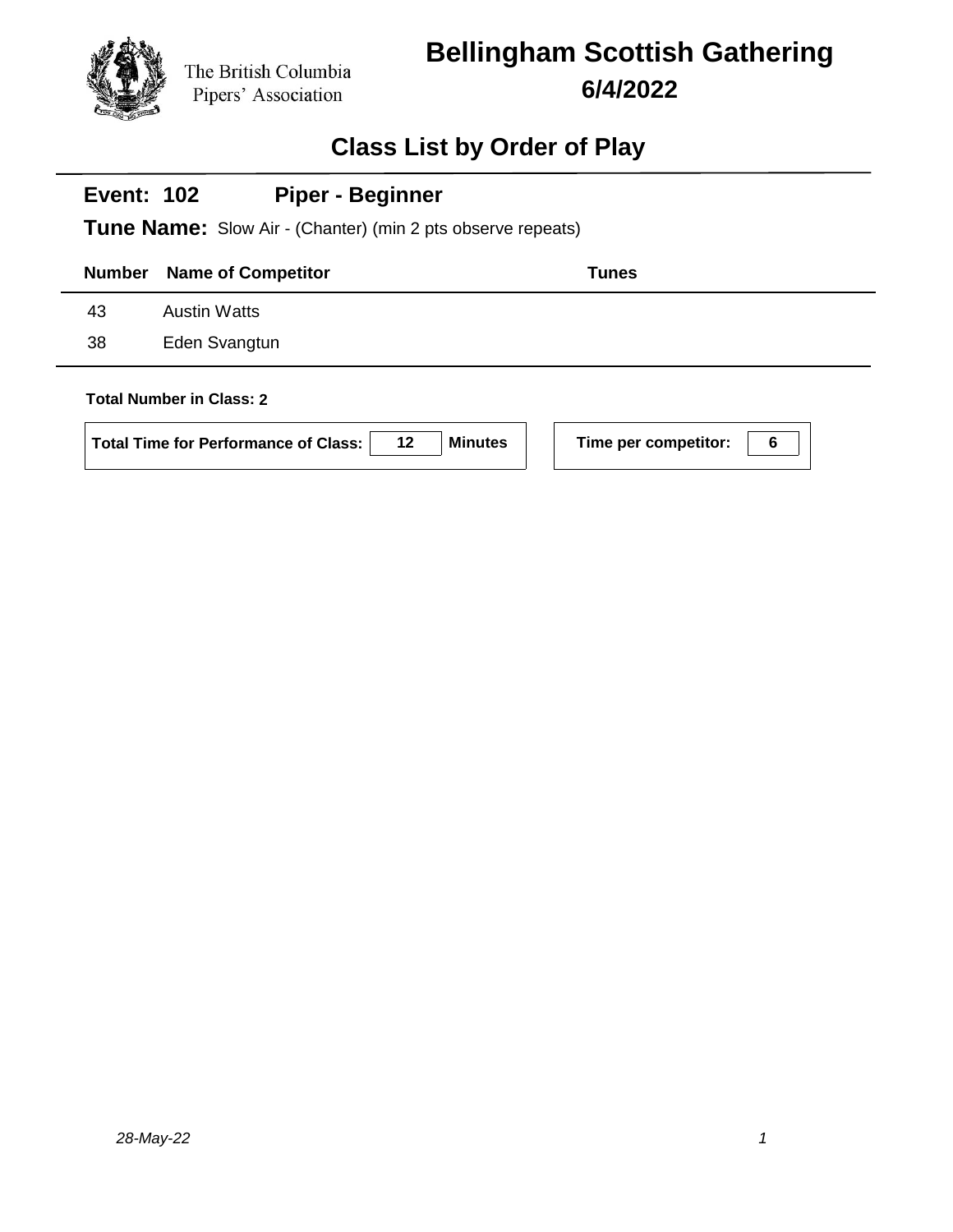# **Bellingham Scottish Gathering 6/4/2022**

## **Class List by Order of Play**

| <b>Event: 112A</b> | Piper - Grade 5                                          |              |  |  |  |
|--------------------|----------------------------------------------------------|--------------|--|--|--|
|                    | <b>Tune Name:</b> Slow Air - (min 2 pts observe repeats) |              |  |  |  |
| <b>Number</b>      | <b>Name of Competitor</b>                                | <b>Tunes</b> |  |  |  |
| 16                 | William Holody                                           |              |  |  |  |
| 12                 | Gavin Syme                                               |              |  |  |  |
|                    | <b>Total Number in Class: 2</b>                          |              |  |  |  |

#### **Total Number in Class: 2**

| Total Time for Performance of Class: | 12 | Minutes |
|--------------------------------------|----|---------|
|--------------------------------------|----|---------|

**Time per competitor:** 6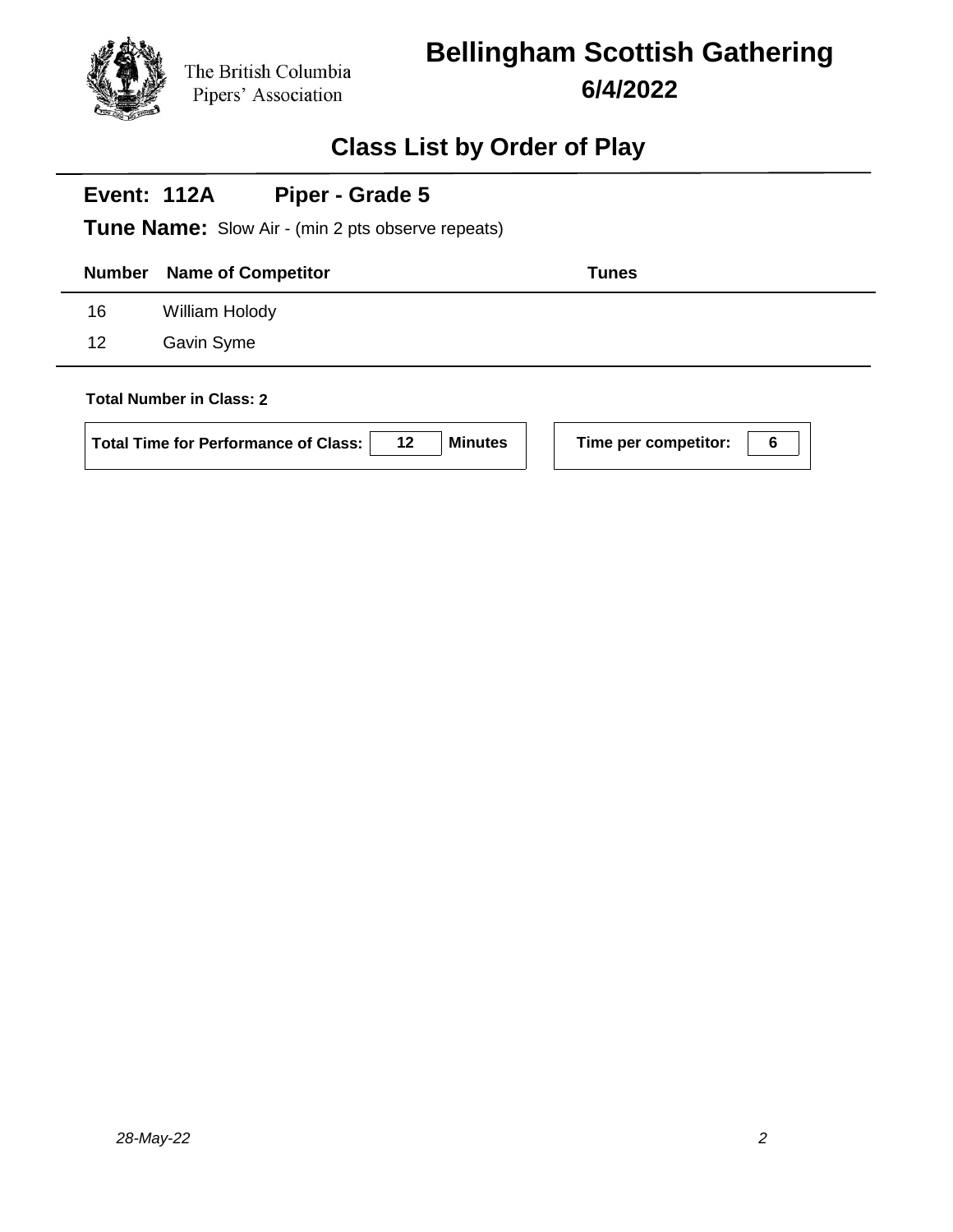

## **Bellingham Scottish Gathering 6/4/2022**

### **Class List by Order of Play**

# **Number Name of Competitor Tunes Event: 113A Tune Name:** 6/8 March - (min 4 pts) **Piper - Grade 5** 17 Gavin Calder **Total Number in Class: 1 Total Time for Performance of Class: 5 Minutes Time per competitor: 5**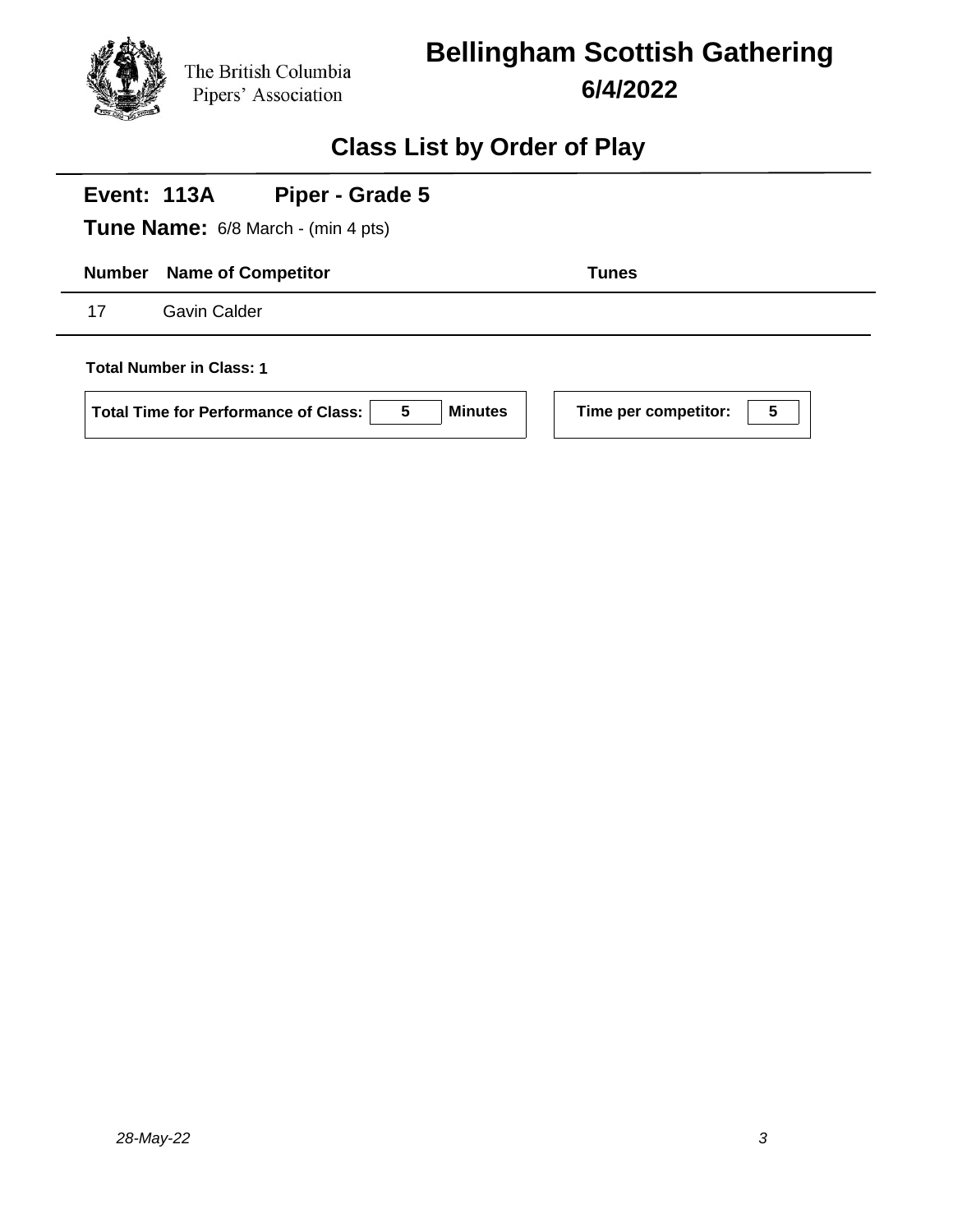# **Bellingham Scottish Gathering 6/4/2022**

## **Class List by Order of Play**

#### **Event: 121A Piper - Grade 4**

**Tune Name:** 2/4 March - (min 4 pts)

| <b>Number</b> | <b>Name of Competitor</b> | <b>Tunes</b> |
|---------------|---------------------------|--------------|
| 48            | Connor Lambie             |              |
| 41            | <b>Tobin Beard</b>        |              |
| 35            | Jayne Ferlitsch           |              |
| 33            | Shara Maikranz            |              |
| 11            | Adi Moss-Sheth            |              |
| 3             | Duncan MacLeod            |              |
| 2             | Tim Riddle                |              |
|               |                           |              |

#### **Total Number in Class: 7**

**Total Time for Performance of Class: 35 Minutes Time per competitor: 5**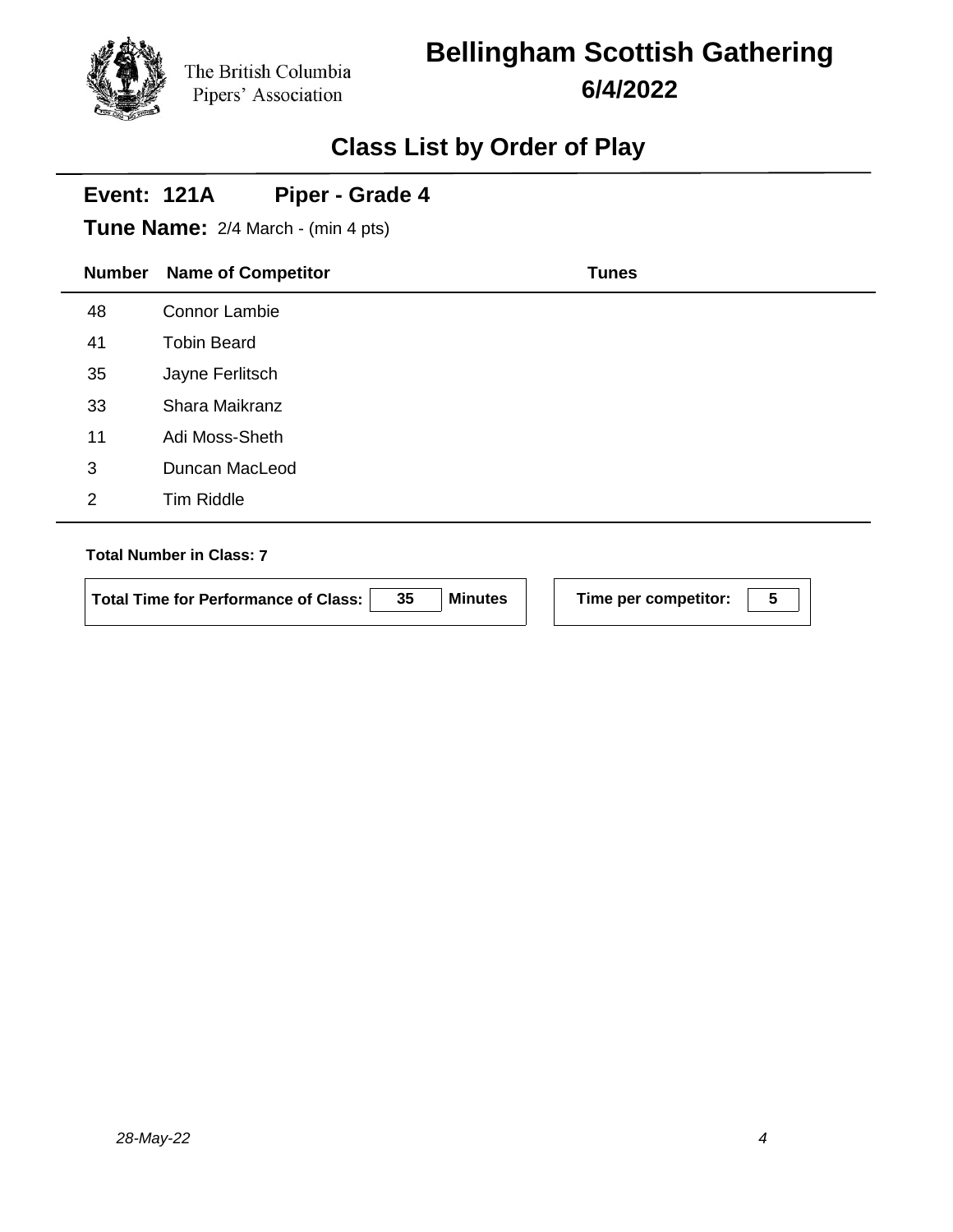# **Bellingham Scottish Gathering 6/4/2022**

## **Class List by Order of Play**

#### **Event: 124A Piper - Grade 4**

**Tune Name:** 6/8 March - (min 4 pts)

| <b>Number</b>  | <b>Name of Competitor</b> | <b>Tunes</b> |
|----------------|---------------------------|--------------|
| 48             | <b>Connor Lambie</b>      |              |
| 41             | <b>Tobin Beard</b>        |              |
| 35             | Jayne Ferlitsch           |              |
| 33             | Shara Maikranz            |              |
| 11             | Adi Moss-Sheth            |              |
| 3              | Duncan MacLeod            |              |
| $\overline{2}$ | Tim Riddle                |              |
|                |                           |              |

#### **Total Number in Class: 7**

**Total Time for Performance of Class: 35 Minutes Time per competitor: 5**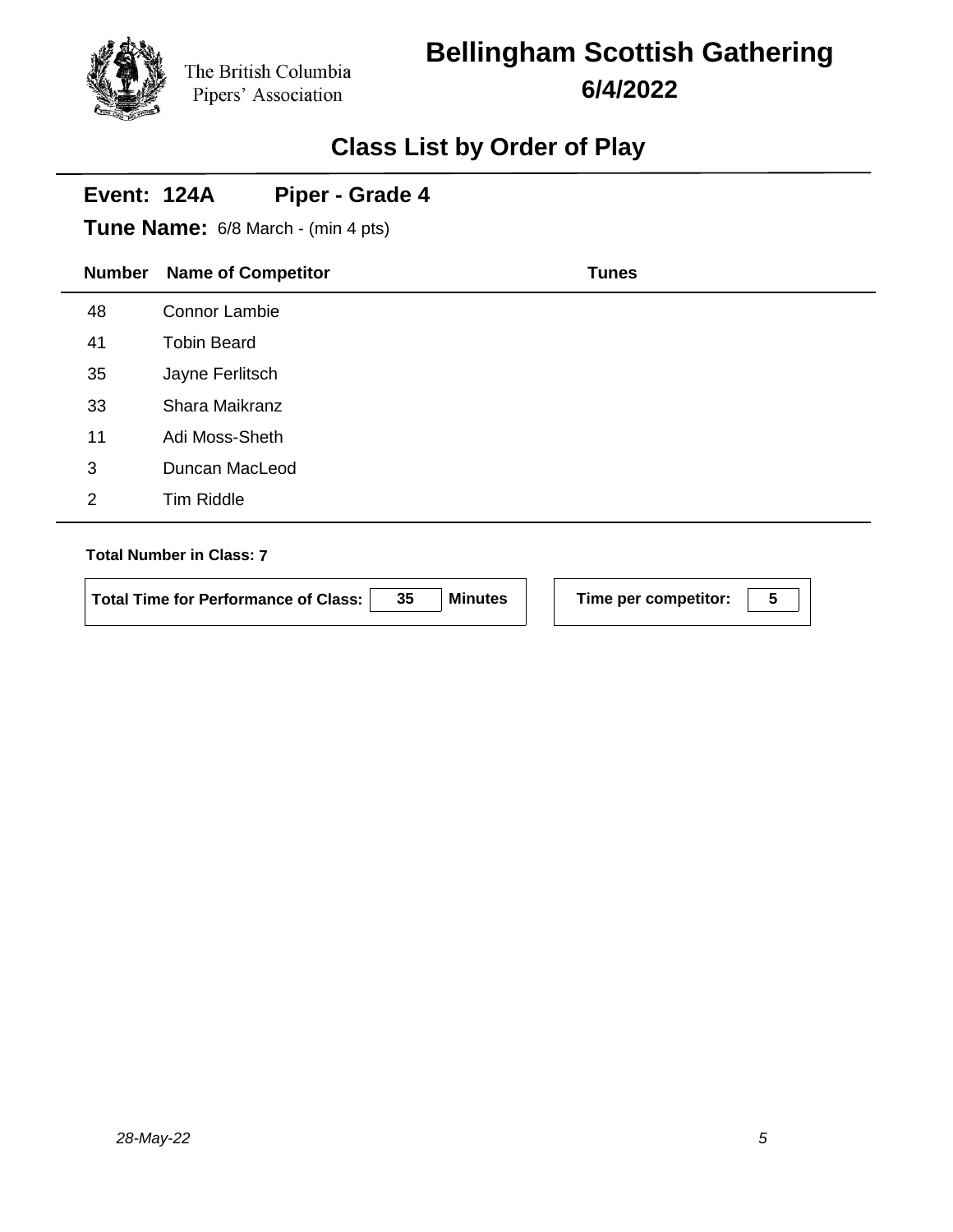## **Bellingham Scottish Gathering 6/4/2022**

## **Class List by Order of Play**

| Event: 134A   | Piper - Grade 3<br><b>Tune Name:</b> Jig - (min 4 pts) |              |  |
|---------------|--------------------------------------------------------|--------------|--|
| <b>Number</b> | <b>Name of Competitor</b>                              | <b>Tunes</b> |  |
| 49            | Emma McTaggart                                         |              |  |
| 31            | <b>Jack Martin</b>                                     |              |  |
| 26            | Laurie Gardner                                         |              |  |
| 25            | Liam Boyle                                             |              |  |
| 18            | <b>Eric Spears</b>                                     |              |  |
| 10            | <b>Brittany Crooks</b>                                 |              |  |
| 8             | Marcus Range                                           |              |  |
| 5             | Ian MacPhail                                           |              |  |
| 1             | Peter Rolstad                                          |              |  |

#### **Total Number in Class: 9**

 $\mathbf{r}$ 

| <b>Minutes</b><br>-54<br>  Total Time for Performance of Class: |
|-----------------------------------------------------------------|
|-----------------------------------------------------------------|

**Time per competitor:** 6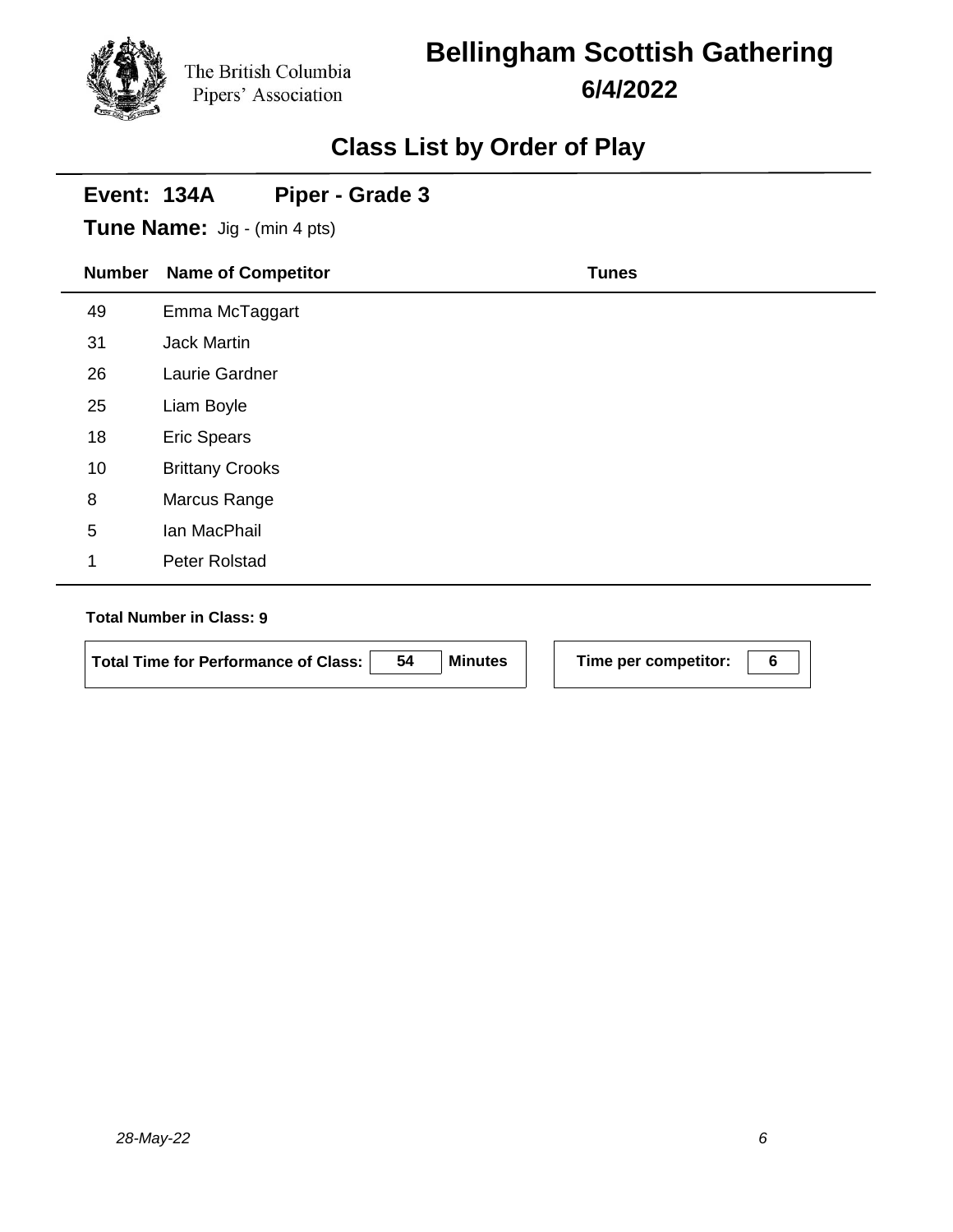# **Bellingham Scottish Gathering 6/4/2022**

## **Class List by Order of Play**

#### **Event: 135A Piper - Grade 3**

**Tune Name:** 6/8 March - (min 4 pts)

| <b>Number</b> | <b>Name of Competitor</b> | <b>Tunes</b> |
|---------------|---------------------------|--------------|
| 49            | Emma McTaggart            |              |
| 31            | Jack Martin               |              |
| 26            | Laurie Gardner            |              |
| 25            | Liam Boyle                |              |
| 18            | <b>Eric Spears</b>        |              |
| 10            | <b>Brittany Crooks</b>    |              |
| 8             | Marcus Range              |              |
| $\sqrt{5}$    | Ian MacPhail              |              |
| 1             | Peter Rolstad             |              |

#### **Total Number in Class: 9**

| Total Time for Performance of Class: | -54 | <b>Minutes</b> |
|--------------------------------------|-----|----------------|
|                                      |     |                |

**Time per competitor:** 6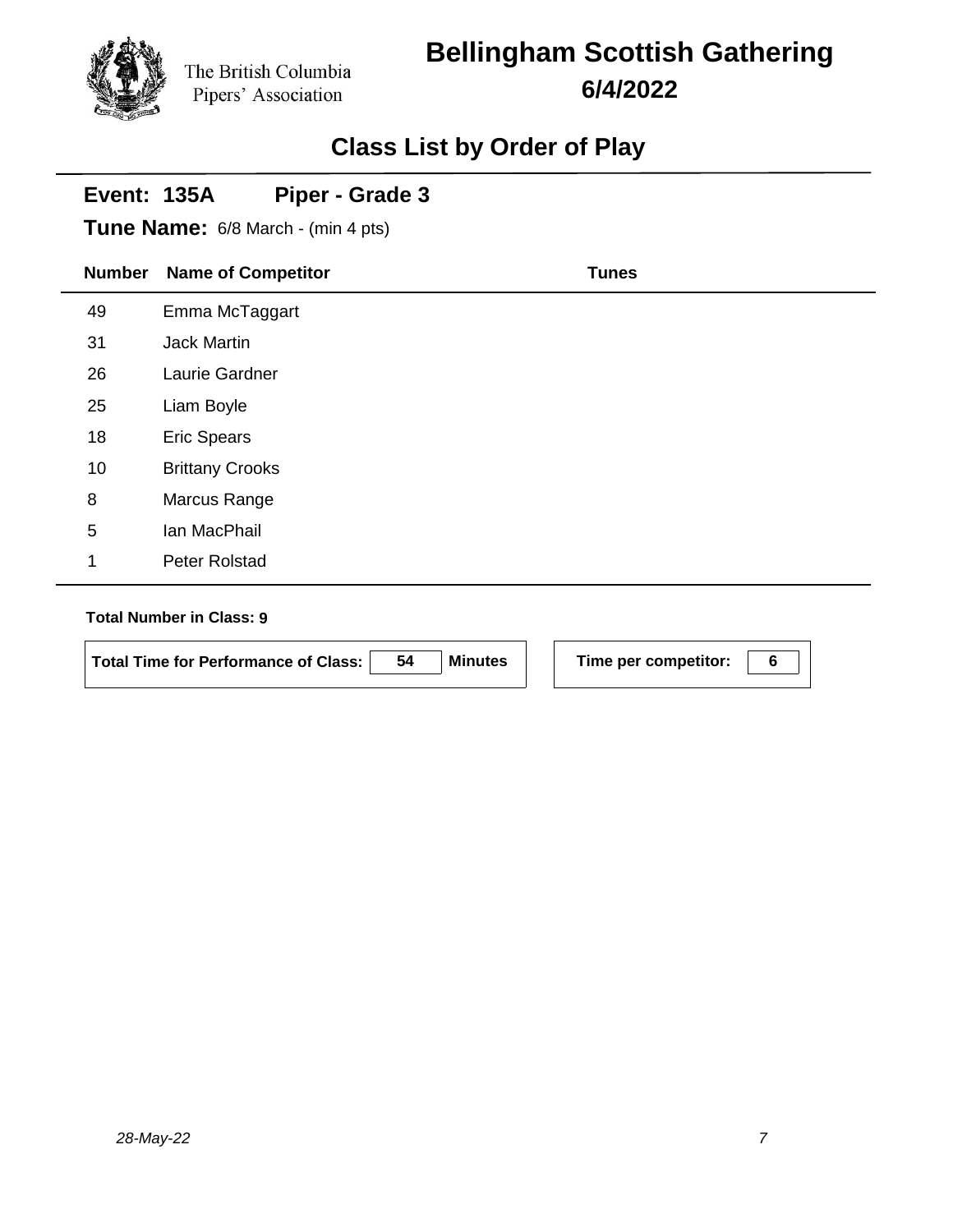## **Bellingham Scottish Gathering 6/4/2022**

### **Class List by Order of Play**

#### **Event: 141 Piper - Grade 2**

**Tune Name:** March, Strathspey & Reel - (submit 2M 1S 1R, min 4 pts ea)

| <b>Number</b> | <b>Name of Competitor</b>       | <b>Tunes</b> |
|---------------|---------------------------------|--------------|
| 40            | Drew Burky                      |              |
| 24            | George Panagiotou               |              |
| 20            | Ronan Terry                     |              |
| 9             | Daniel Uren                     |              |
|               | <b>Total Number in Class: 4</b> |              |

| <b>Minutes</b><br>36<br>Total Time for Performance of Class: |
|--------------------------------------------------------------|
|--------------------------------------------------------------|

**Time per competitor:**  $\boxed{9}$ 

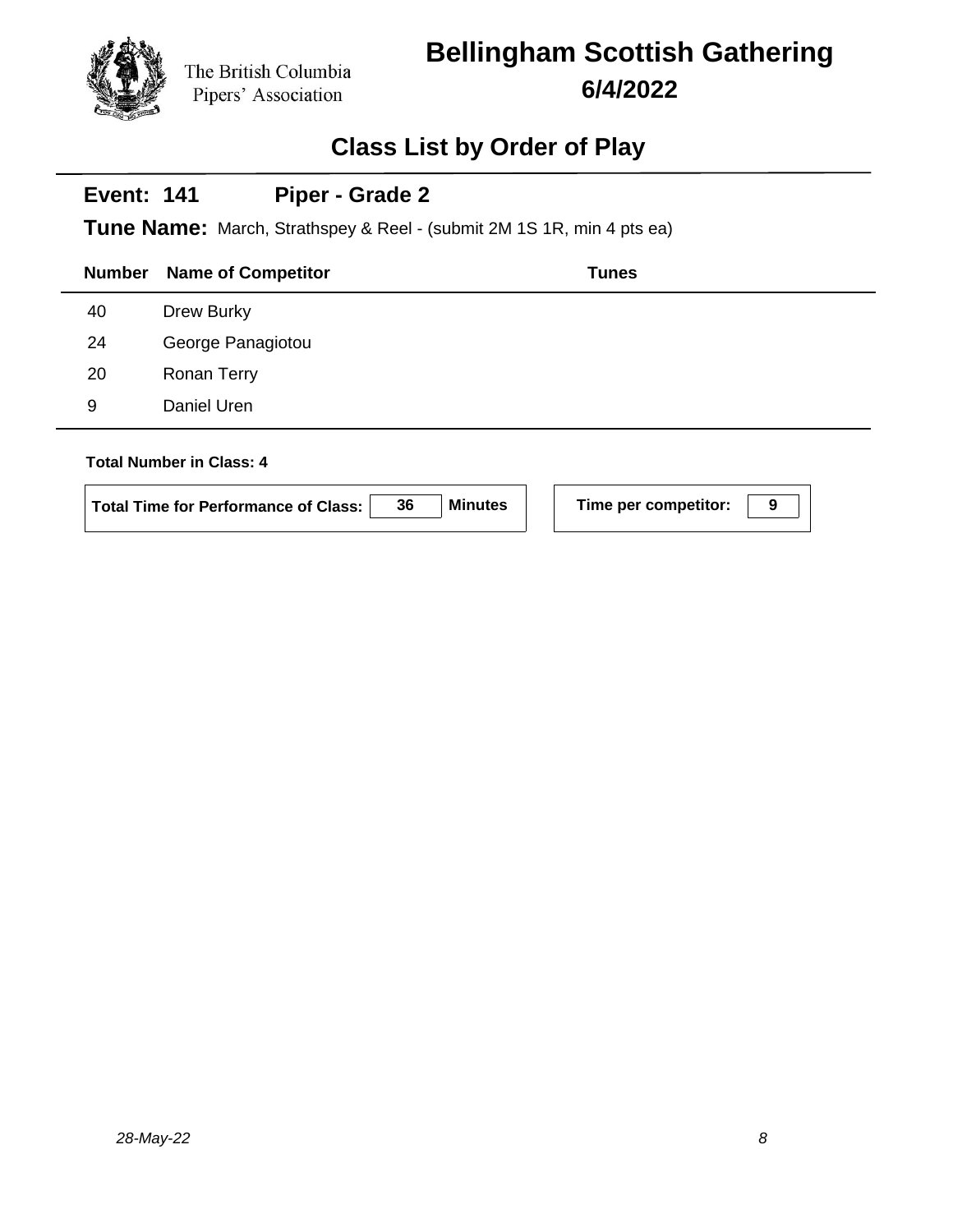# **Bellingham Scottish Gathering 6/4/2022**

## **Class List by Order of Play**

#### **Event: 144 Piper - Grade 2**

**Tune Name:** Jig - (submit 2, min 4 pts ea tune)

| <b>Number</b> | <b>Name of Competitor</b>                                                      |    |                | <b>Tunes</b>              |  |
|---------------|--------------------------------------------------------------------------------|----|----------------|---------------------------|--|
| 40            | Drew Burky                                                                     |    |                |                           |  |
| 24            | George Panagiotou                                                              |    |                |                           |  |
| 20            | Ronan Terry                                                                    |    |                |                           |  |
| 9             | Daniel Uren                                                                    |    |                |                           |  |
|               | <b>Total Number in Class: 4</b><br><b>Total Time for Performance of Class:</b> | 24 | <b>Minutes</b> | 6<br>Time per competitor: |  |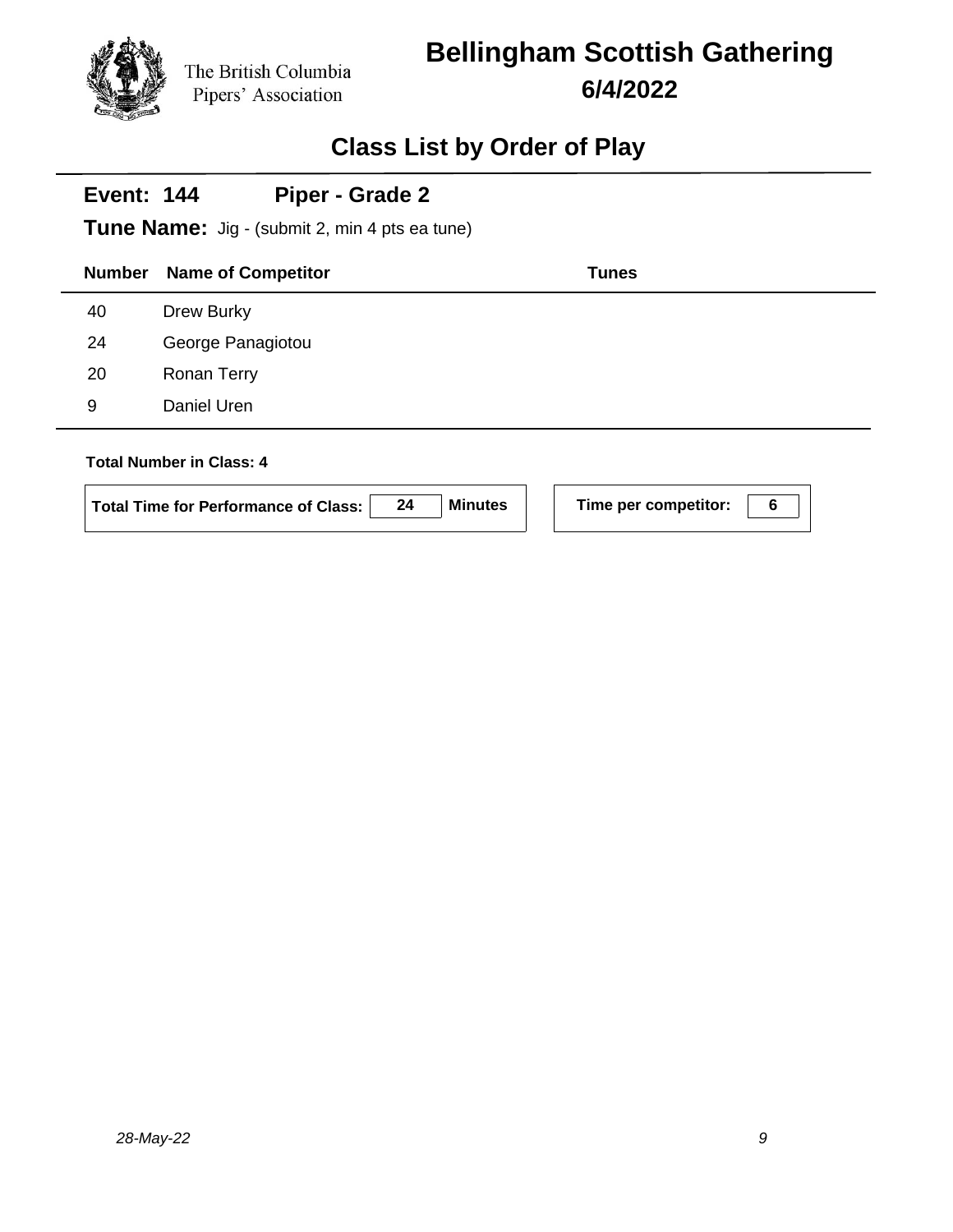# **Bellingham Scottish Gathering 6/4/2022**

## **Class List by Order of Play**

#### **Event: 151 Piper - Grade 1**

**Tune Name:** March, Strathspey & Reel - (submit 2 of ea tune,min 4 pts ea)

| <b>Number</b>  | <b>Name of Competitor</b> | <b>Tunes</b> |
|----------------|---------------------------|--------------|
| 47             | Malachi Wonder            |              |
| 36             | Aiden Fowler              |              |
| 30             | Callum Bevan              |              |
| 15             | Jeff Rowell               |              |
| 14             | <b>Colin Forrest</b>      |              |
| 13             | <b>Liam Forrest</b>       |              |
| $\overline{4}$ | <b>Cameron Bonar</b>      |              |
|                |                           |              |

#### **Total Number in Class: 7**

| <b>Total Time for Performance of Class:</b> | <b>Minutes</b> |  |
|---------------------------------------------|----------------|--|
|                                             |                |  |

**Time per competitor:** 11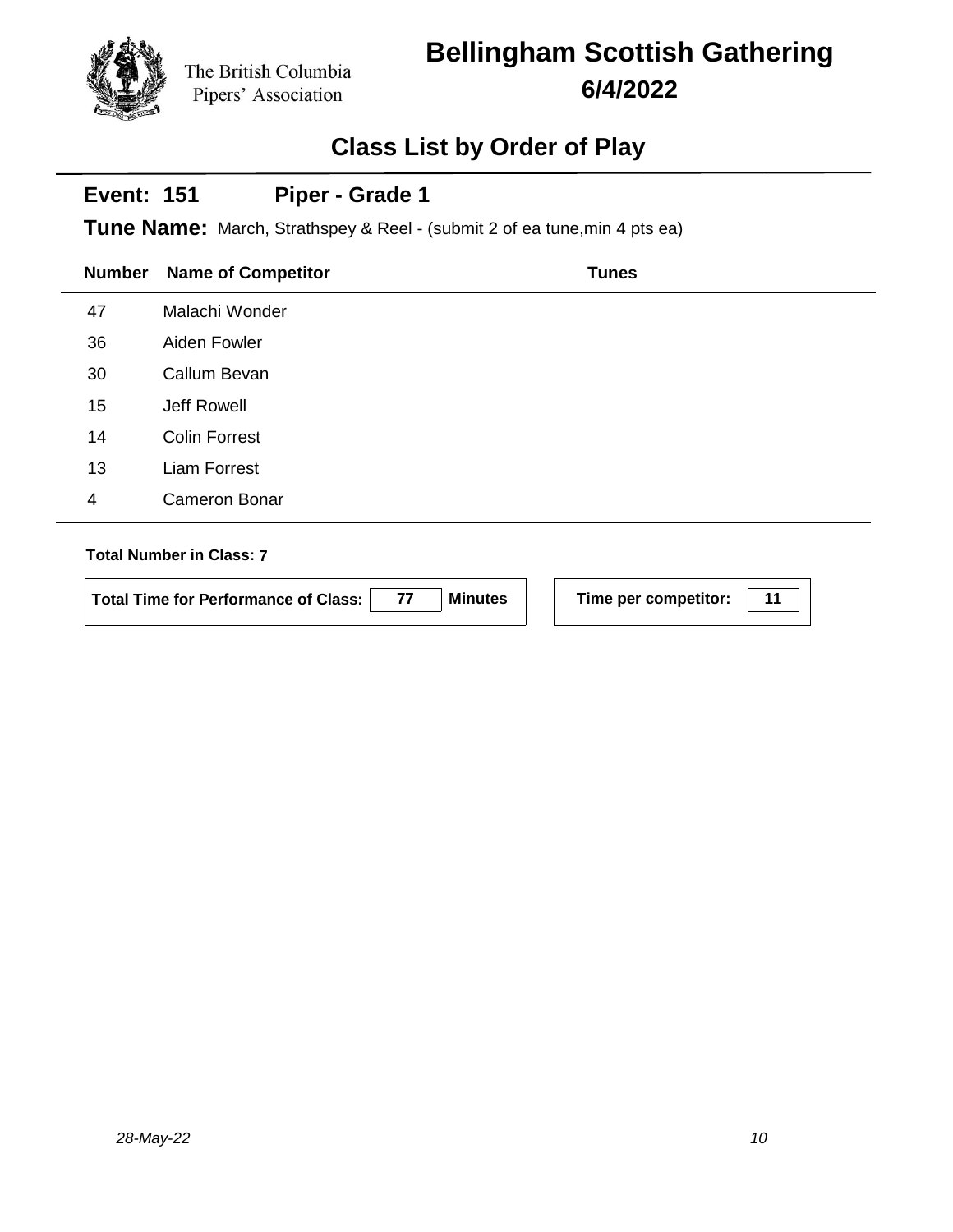# **Bellingham Scottish Gathering 6/4/2022**

## **Class List by Order of Play**

#### **Event: 153 Piper - Grade 1**

**Tune Name:** Hornpipe & Jig - (submit 2 of ea tune,min 4 pts ea)

| <b>Number</b> | <b>Name of Competitor</b> | <b>Tunes</b> |
|---------------|---------------------------|--------------|
| 47            | Malachi Wonder            |              |
| 36            | Aiden Fowler              |              |
| 30            | Callum Bevan              |              |
| 15            | Jeff Rowell               |              |
| 14            | <b>Colin Forrest</b>      |              |
| 13            | <b>Liam Forrest</b>       |              |
| 4             | <b>Cameron Bonar</b>      |              |
|               |                           |              |

#### **Total Number in Class: 7**

**Total Time for Performance of Class: 56 Minutes Time per competitor: 8**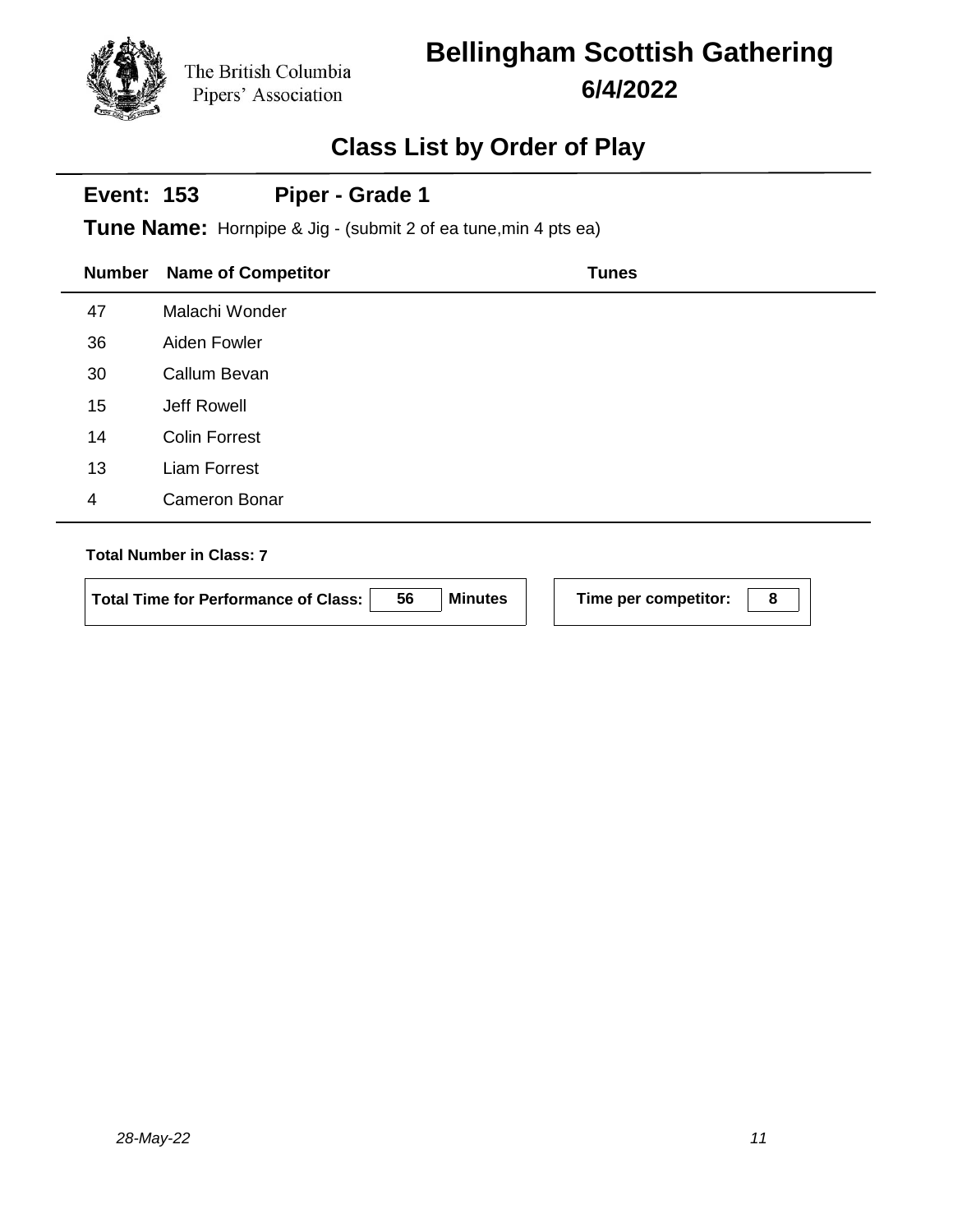# **Bellingham Scottish Gathering 6/4/2022**

## **Class List by Order of Play**

#### **Event: 161 Piper - Open**

**Tune Name:** March, Strathspey & Reel - (submit 4 of ea tune,min 4 pts ea)

|                                 | <b>Number</b> | <b>Name of Competitor</b> | <b>Tunes</b> |
|---------------------------------|---------------|---------------------------|--------------|
|                                 | 29            | Alistair Bevan            |              |
|                                 | 28            | Jamie Kubasiewicz         |              |
|                                 | 19            | Alastair Lee              |              |
|                                 | 7             | Zephan Knichel            |              |
|                                 | 6             | Gordon Conn               |              |
|                                 |               |                           |              |
| <b>Total Number in Class: 5</b> |               |                           |              |

| Total Time for Performance of Class: | 55 | <b>Minutes</b> | Time per competitor: |  |
|--------------------------------------|----|----------------|----------------------|--|
|                                      |    |                |                      |  |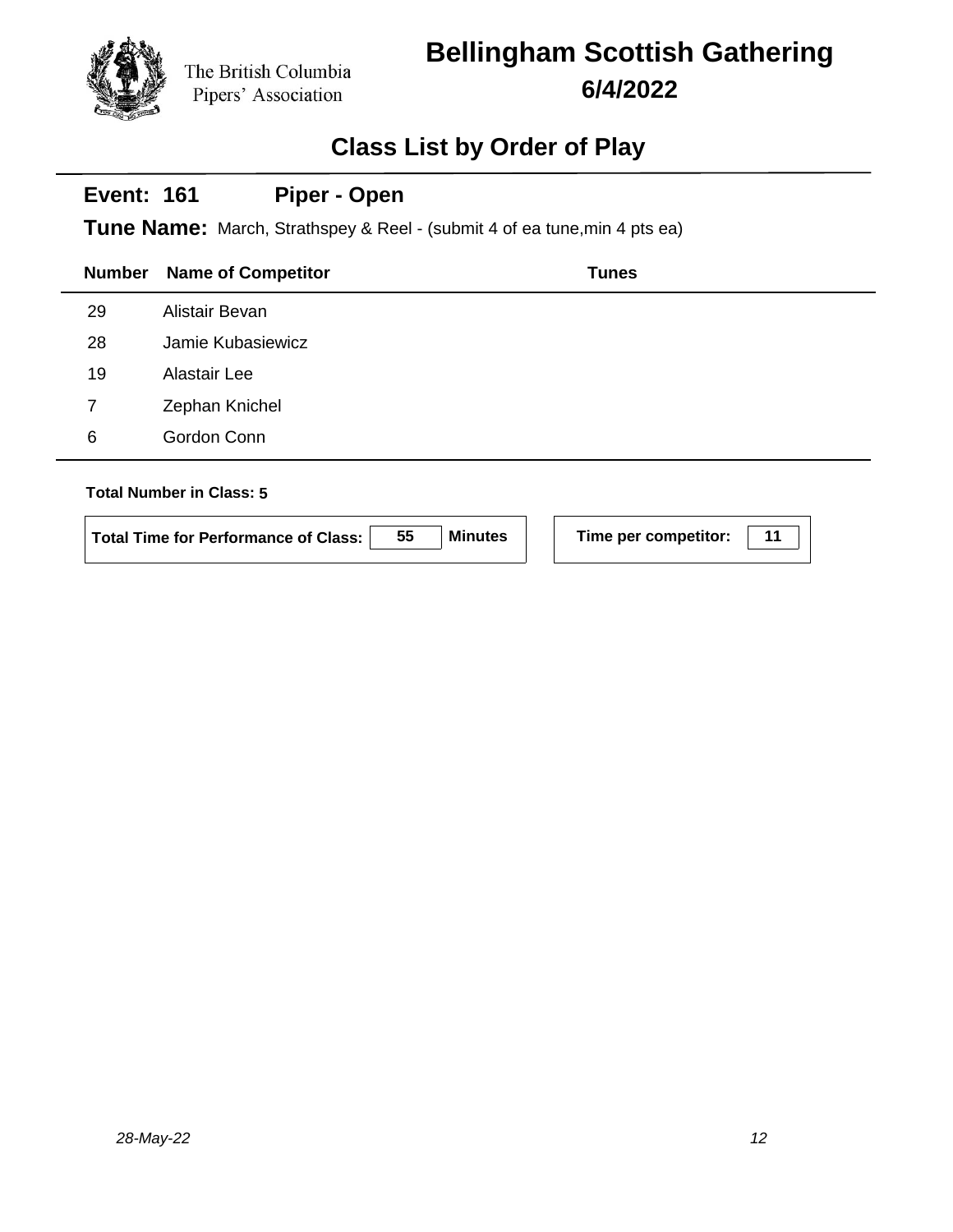# **Bellingham Scottish Gathering 6/4/2022**

## **Class List by Order of Play**

#### **Event: 162 Piper - Open**

**Tune Name:** Piobaireachd - (submit 4 tunes)

| <b>Number</b>                   | <b>Name of Competitor</b> | <b>Tunes</b> |
|---------------------------------|---------------------------|--------------|
| 29                              | Alistair Bevan            |              |
| 19                              | Alastair Lee              |              |
| 7                               | Zephan Knichel            |              |
| 6                               | Gordon Conn               |              |
| <b>Total Number in Class: 4</b> |                           |              |

| Total Time for Performance of Class: | 84 | <b>Minutes</b> |
|--------------------------------------|----|----------------|
|--------------------------------------|----|----------------|

**Time per competitor:** 21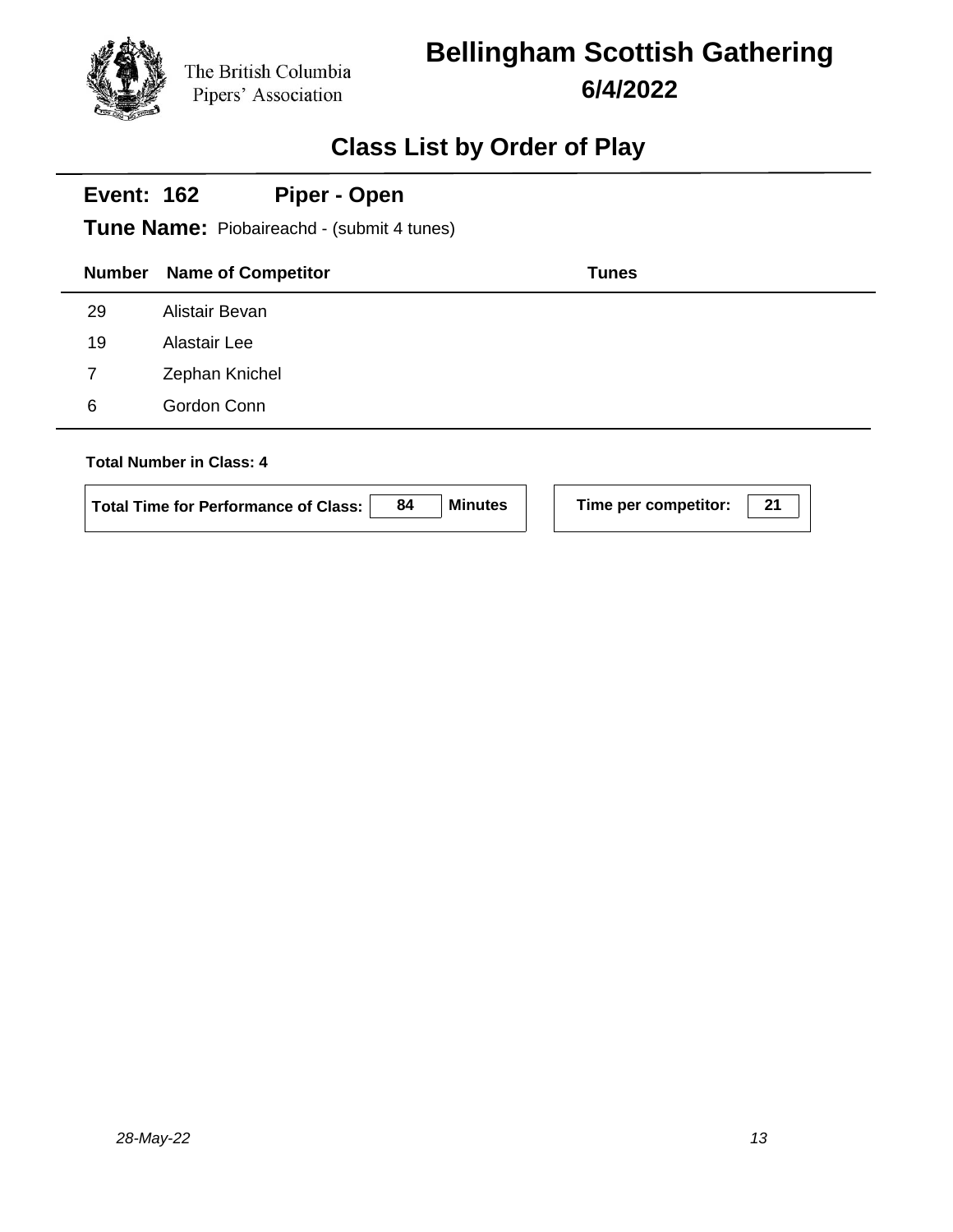## **Bellingham Scottish Gathering 6/4/2022**

## **Class List by Order of Play**

|               | <b>Piper - Adult</b><br><b>Event: 171</b><br><b>Tune Name:</b> 2/4 March - (min 4 pts) |                                        |   |  |  |  |  |
|---------------|----------------------------------------------------------------------------------------|----------------------------------------|---|--|--|--|--|
| <b>Number</b> | <b>Name of Competitor</b>                                                              | <b>Tunes</b>                           |   |  |  |  |  |
| 37            | John Buchanan                                                                          |                                        |   |  |  |  |  |
| 32            | <b>Barry Kirk</b>                                                                      |                                        |   |  |  |  |  |
| 27            | Doug Gardner                                                                           |                                        |   |  |  |  |  |
|               | <b>Total Number in Class: 3</b><br>18<br><b>Total Time for Performance of Class:</b>   | <b>Minutes</b><br>Time per competitor: | 6 |  |  |  |  |

 $\mathbb{R}$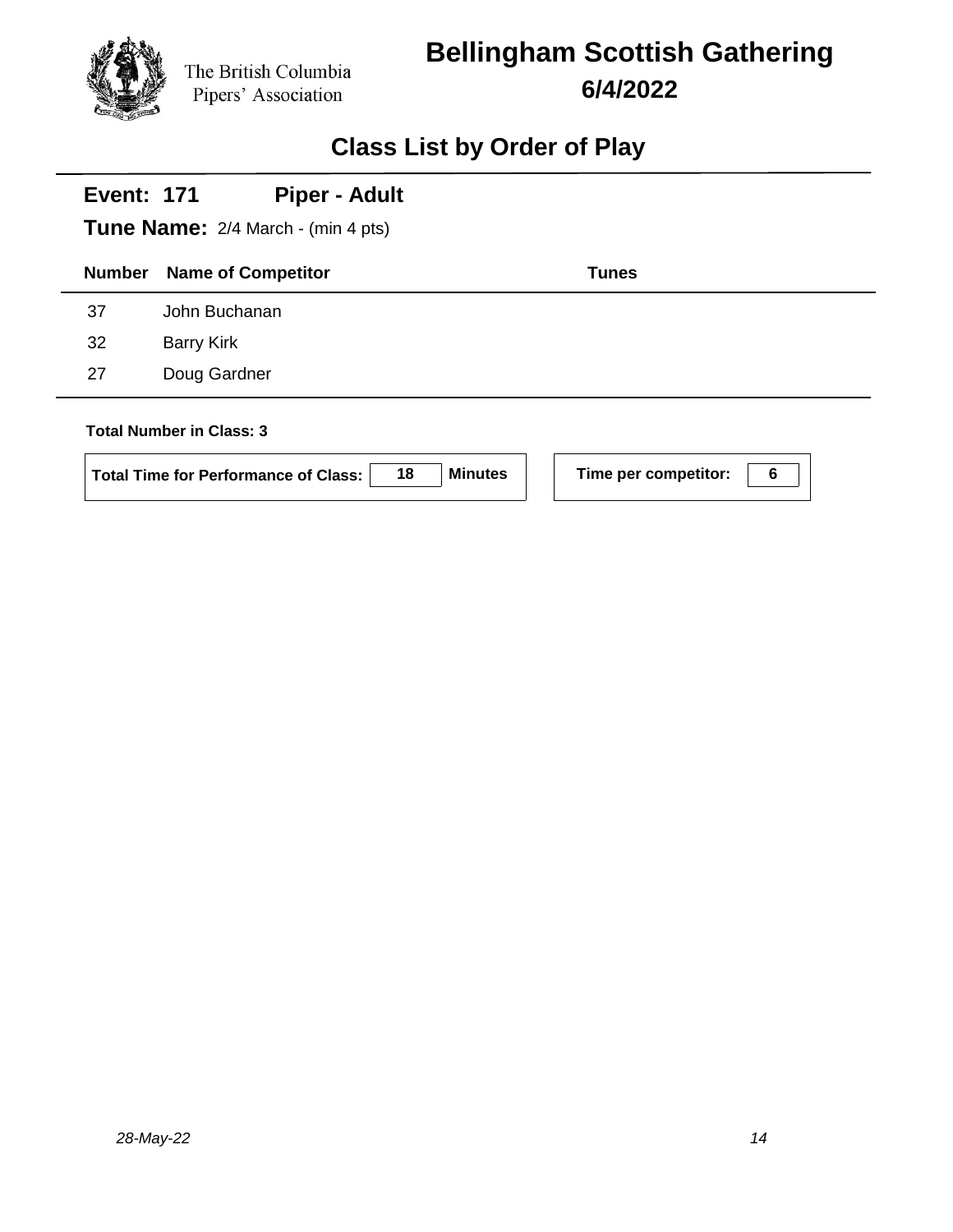# **Bellingham Scottish Gathering 6/4/2022**

## **Class List by Order of Play**

| <b>Piper - Adult</b><br><b>Event: 173</b><br>Tune Name: 6/8 March - (min 4 pts) |                                                                                      |                |                      |   |  |
|---------------------------------------------------------------------------------|--------------------------------------------------------------------------------------|----------------|----------------------|---|--|
| <b>Number</b>                                                                   | <b>Name of Competitor</b>                                                            |                | <b>Tunes</b>         |   |  |
| 37                                                                              | John Buchanan                                                                        |                |                      |   |  |
| 32                                                                              | <b>Barry Kirk</b>                                                                    |                |                      |   |  |
| 27                                                                              | Doug Gardner                                                                         |                |                      |   |  |
|                                                                                 | <b>Total Number in Class: 3</b><br>18<br><b>Total Time for Performance of Class:</b> | <b>Minutes</b> | Time per competitor: | 6 |  |

 $\mathbb{R}$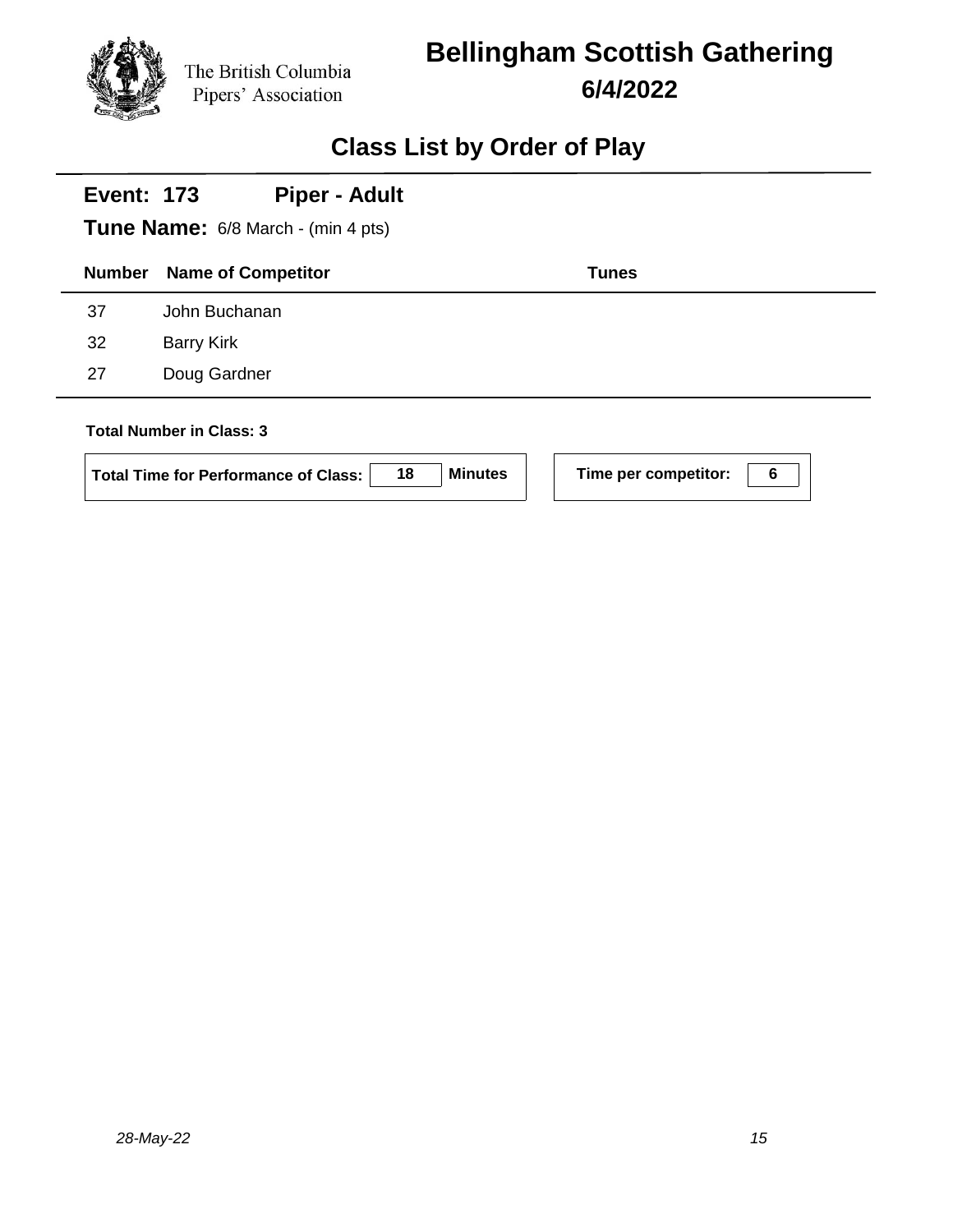## **Bellingham Scottish Gathering 6/4/2022**

### **Class List by Order of Play**

#### **Event: 203 Snare Drummer - Beginner**

**Tune Name:** 6/8 March - (Drum Pad) (4 pts of BCPA MB setting)

|    | <b>Number</b> Name of Competitor | Tunes |
|----|----------------------------------|-------|
| 39 | <b>Reilly Svangtun</b>           |       |
| 26 | Laurie Gardner                   |       |
|    |                                  |       |

### **Total Number in Class: 2**

| Total Time for Performance of Class: | 10 | Minutes |
|--------------------------------------|----|---------|
|                                      |    |         |

**Following Time per competitor: 100**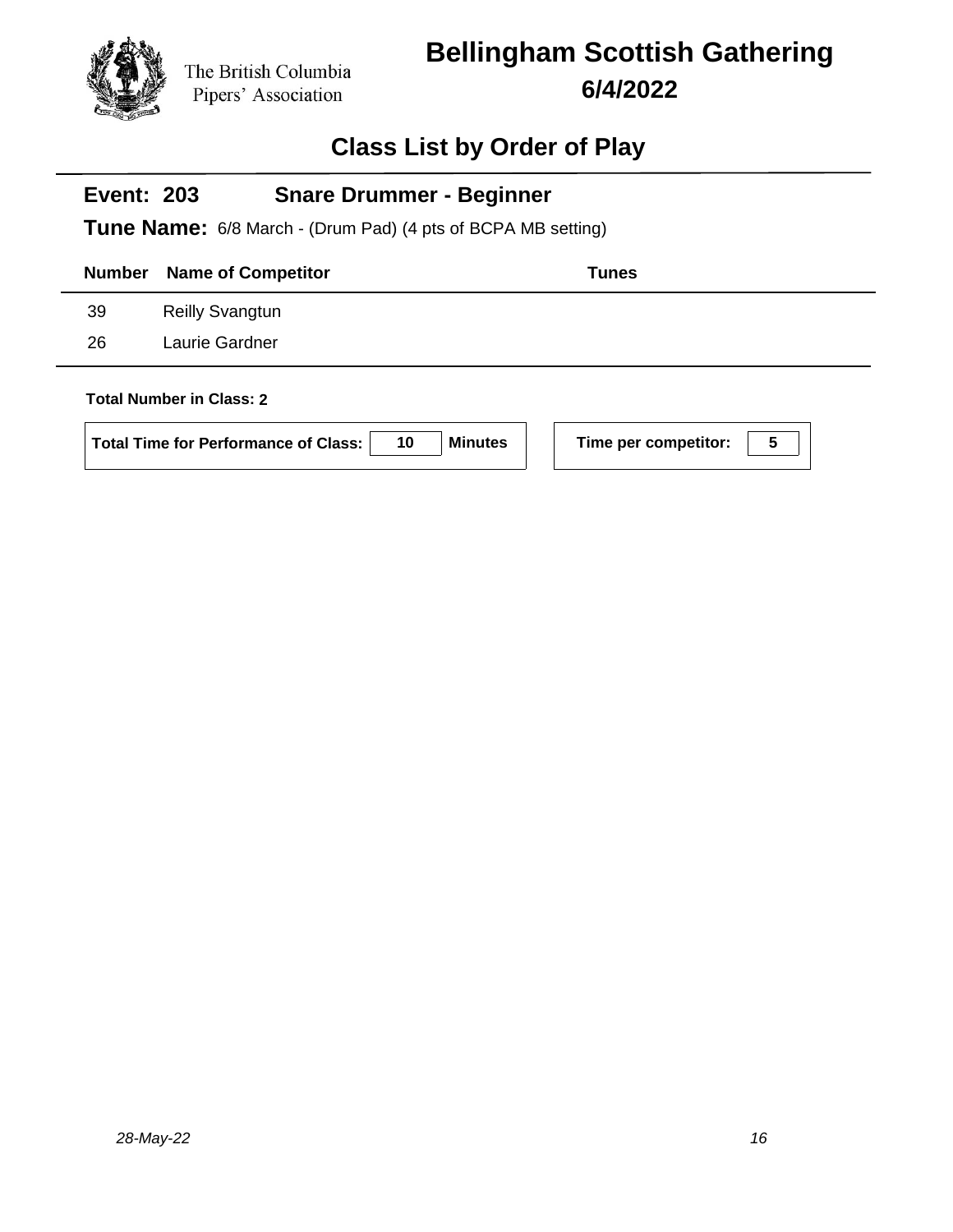## **Bellingham Scottish Gathering 6/4/2022**

### **Class List by Order of Play**

# **Number Name of Competitor Tunes Event: 221 Tune Name:** 2/4 March - (4 pts only) **Snare Drummer - Grade 4** 46 Robyn Watts 45 Oliver Watts 44 Malcolm Fuller **Total Number in Class: 3**

**Total Time for Performance of Class: 18 Minutes Time per competitor: 6**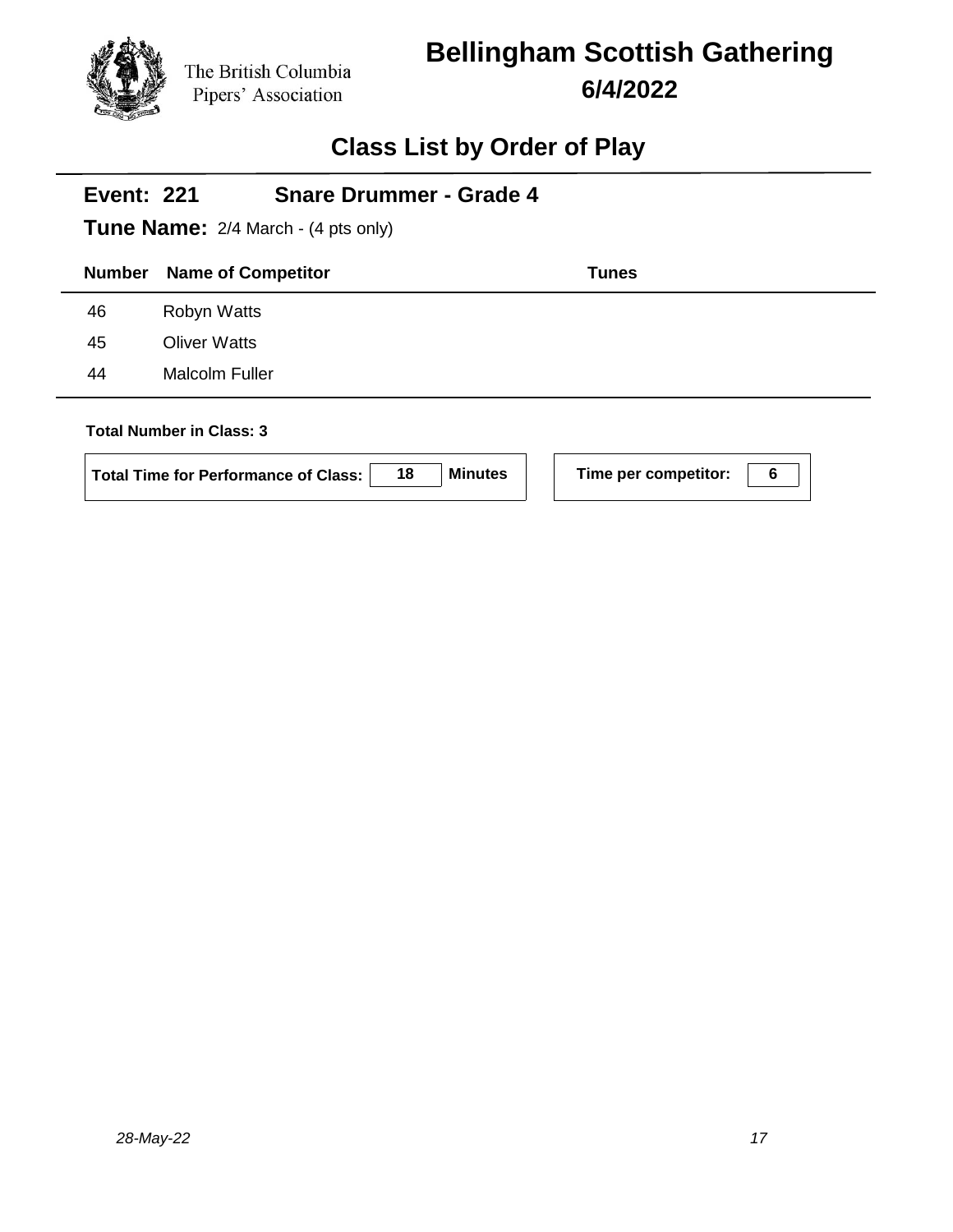## **Bellingham Scottish Gathering 6/4/2022**

### **Class List by Order of Play**

# **Number Name of Competitor Tunes Event: 222 Tune Name:** 6/8 March - (4 pts only) **Snare Drummer - Grade 4** 46 Robyn Watts 45 Oliver Watts 44 Malcolm Fuller **Total Number in Class: 3 Total Time for Performance of Class: 18 Minutes Time per competitor: 6**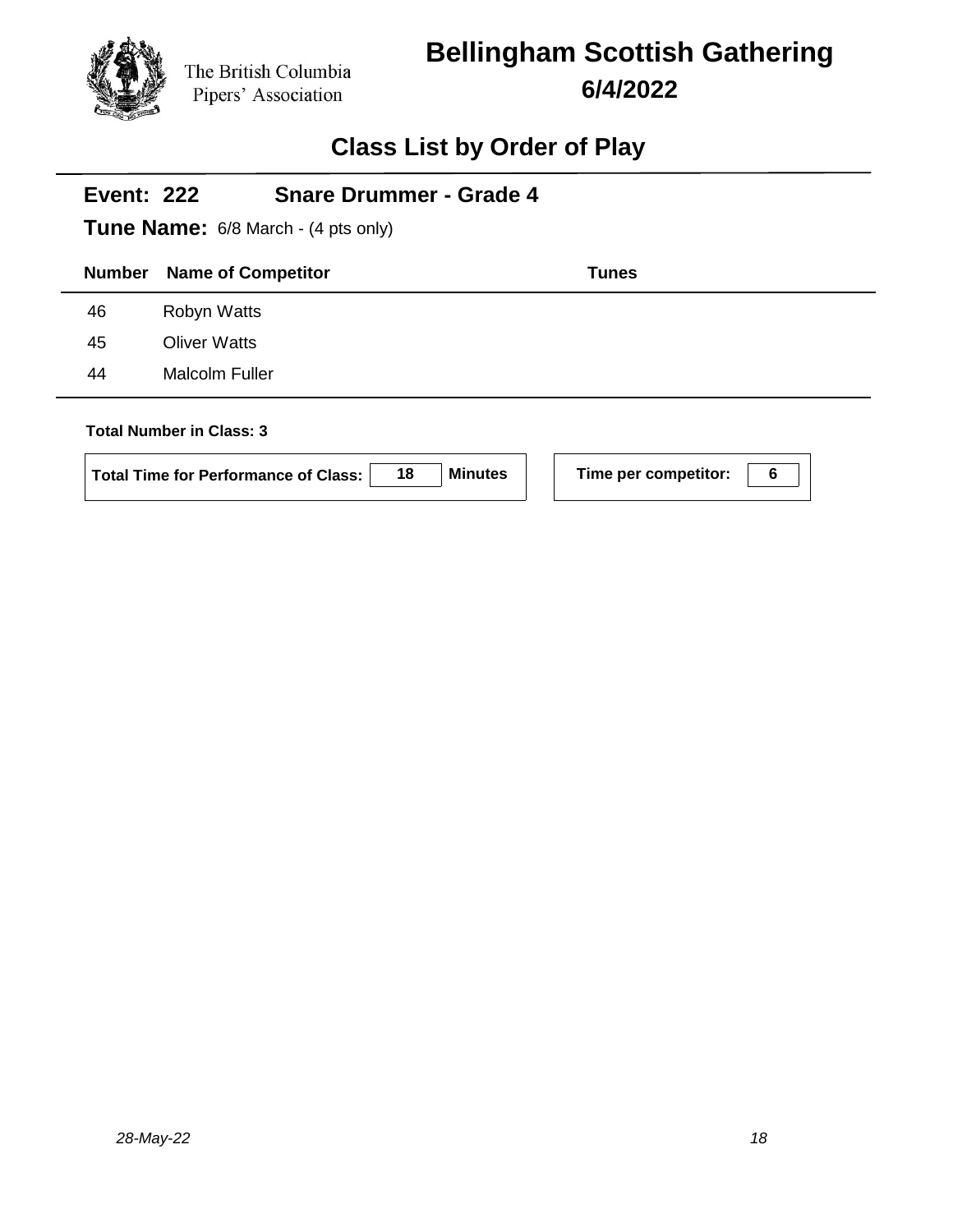

## **Bellingham Scottish Gathering 6/4/2022**

### **Class List by Order of Play**

# **Number Name of Competitor Tunes Event: 231 Tune Name:** 2/4 March - (min 4 pts) **Snare Drummer - Grade 3** 23 Jake Markus **Total Number in Class: 1 Total Time for Performance of Class: 6 Minutes Time per competitor: 6**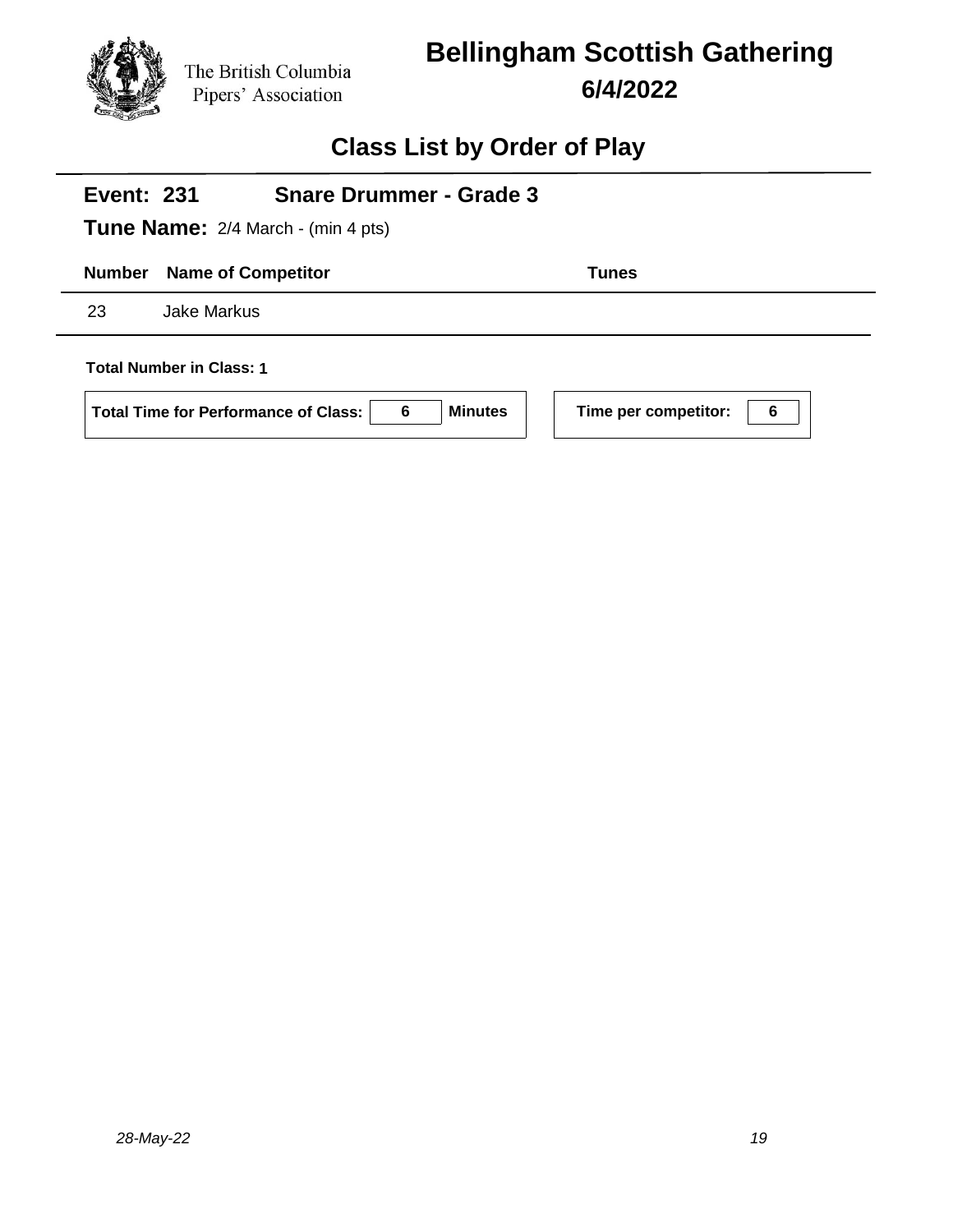

## **Bellingham Scottish Gathering 6/4/2022**

### **Class List by Order of Play**

# **Number Name of Competitor Tunes Event: 232 Tune Name:** 6/8 March - (min 4 pts) **Snare Drummer - Grade 3** 23 Jake Markus **Total Number in Class: 1 Total Time for Performance of Class: 6 Minutes Time per competitor: 6**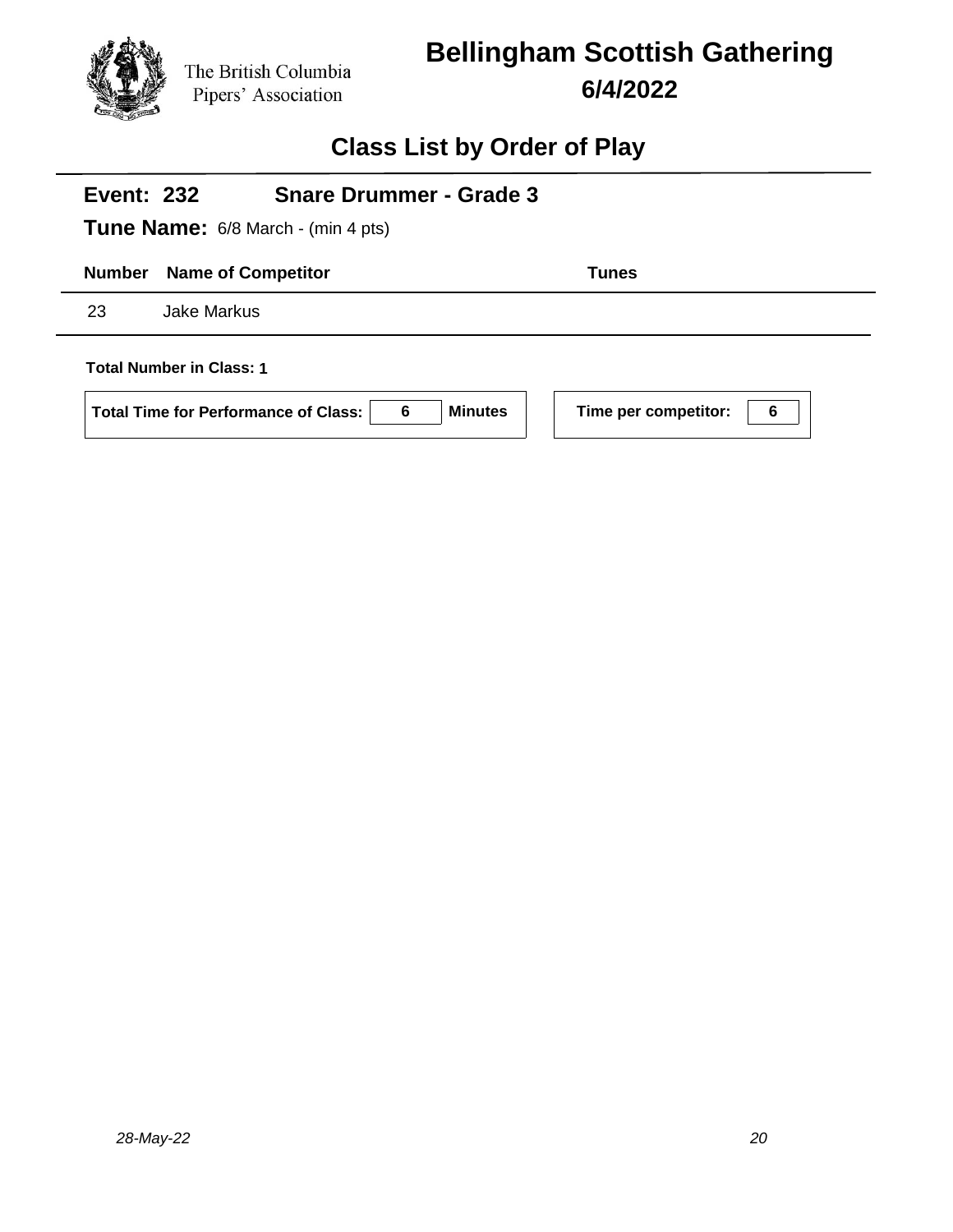# **Bellingham Scottish Gathering 6/4/2022**

### **Class List by Order of Play**

#### **Event: 241 Snare Drummer - Grade 2**

**Tune Name:** March, Strathspey & Reel - (min 4 pts ea tune)

**Number Name of Competitor Tunes** 

21 Tristan Campeau

**Total Number in Class: 1**

**Total Time for Performance of Class: 8 Minutes Time per competitor: 8**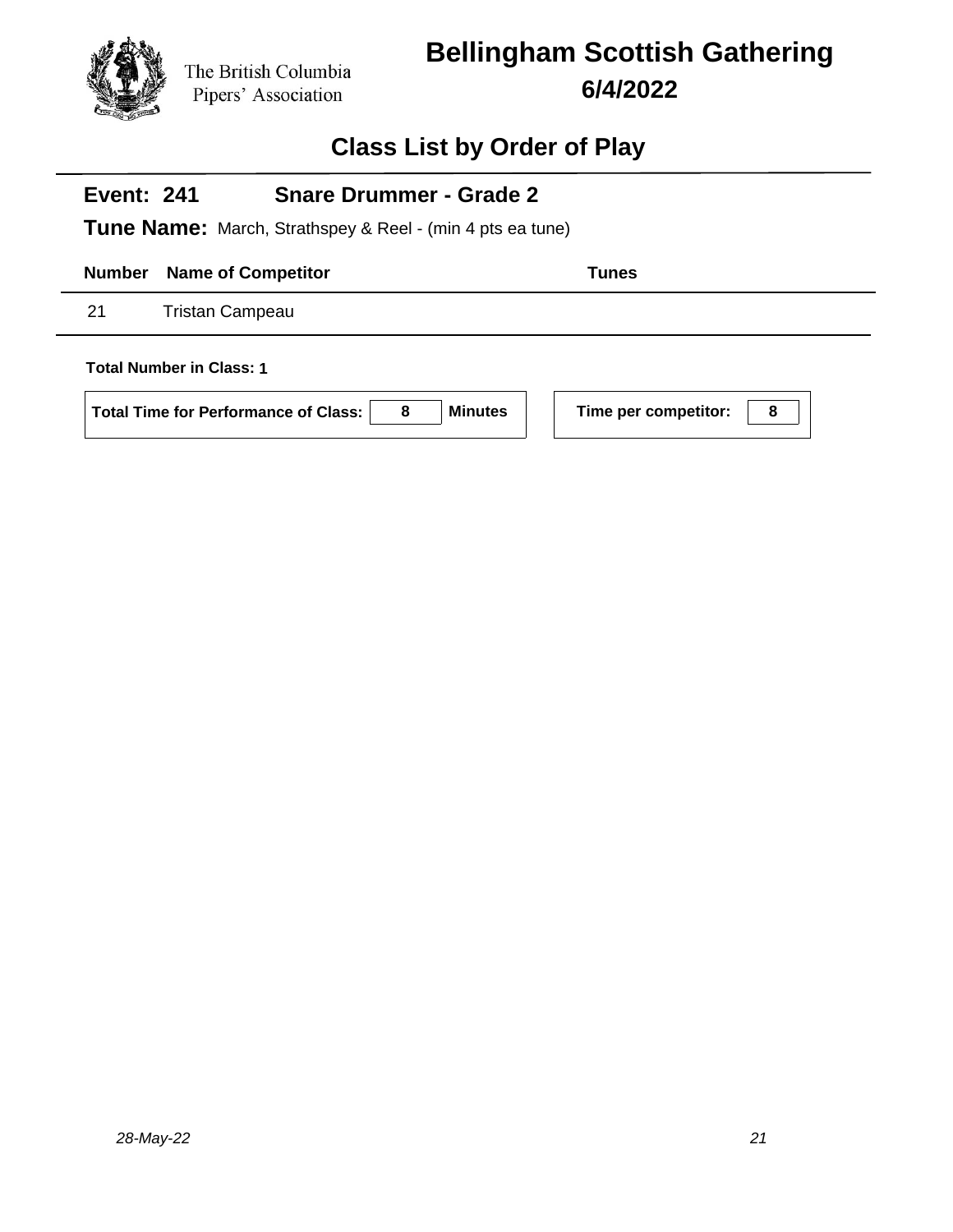

## **Bellingham Scottish Gathering 6/4/2022**

### **Class List by Order of Play**

#### **Event: 242 Snare Drummer - Grade 2**

**Tune Name:** Hornpipe & Jig - (min 4 pts ea tune)

**Number Name of Competitor Tunes** 

21 Tristan Campeau

**Total Number in Class: 1**

**Total Time for Performance of Class: 6 Minutes Time per competitor: 6**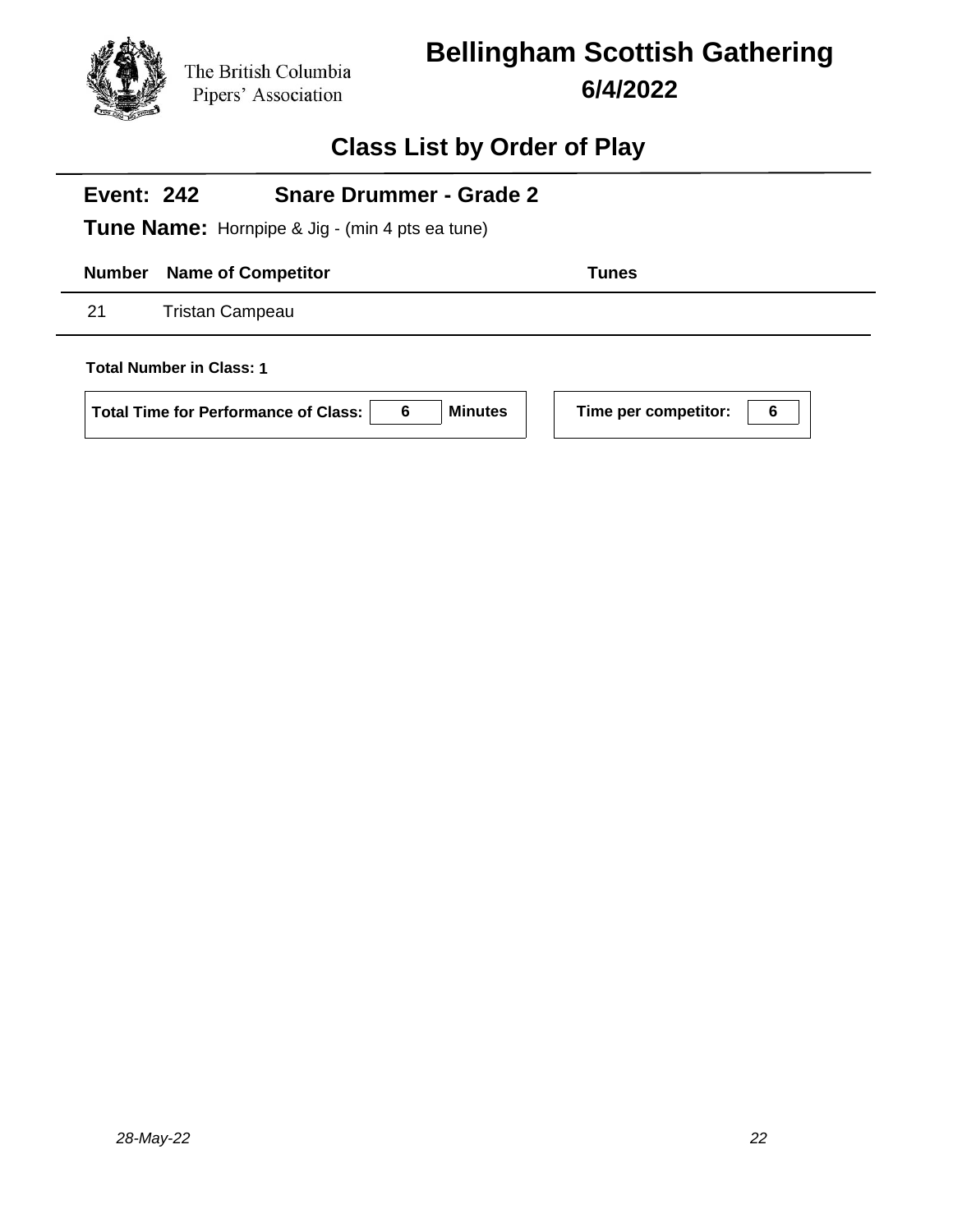# **Bellingham Scottish Gathering 6/4/2022**

### **Class List by Order of Play**

#### **Event: 251 Snare Drummer - Grade 1**

**Tune Name:** March, Strathspey & Reel - (min 4 pts ea tune)

**Number Name of Competitor Tunes** 

22 Cameron Johnston

**Total Number in Class: 1**

**Total Time for Performance of Class: 9 Minutes Time per competitor: 9**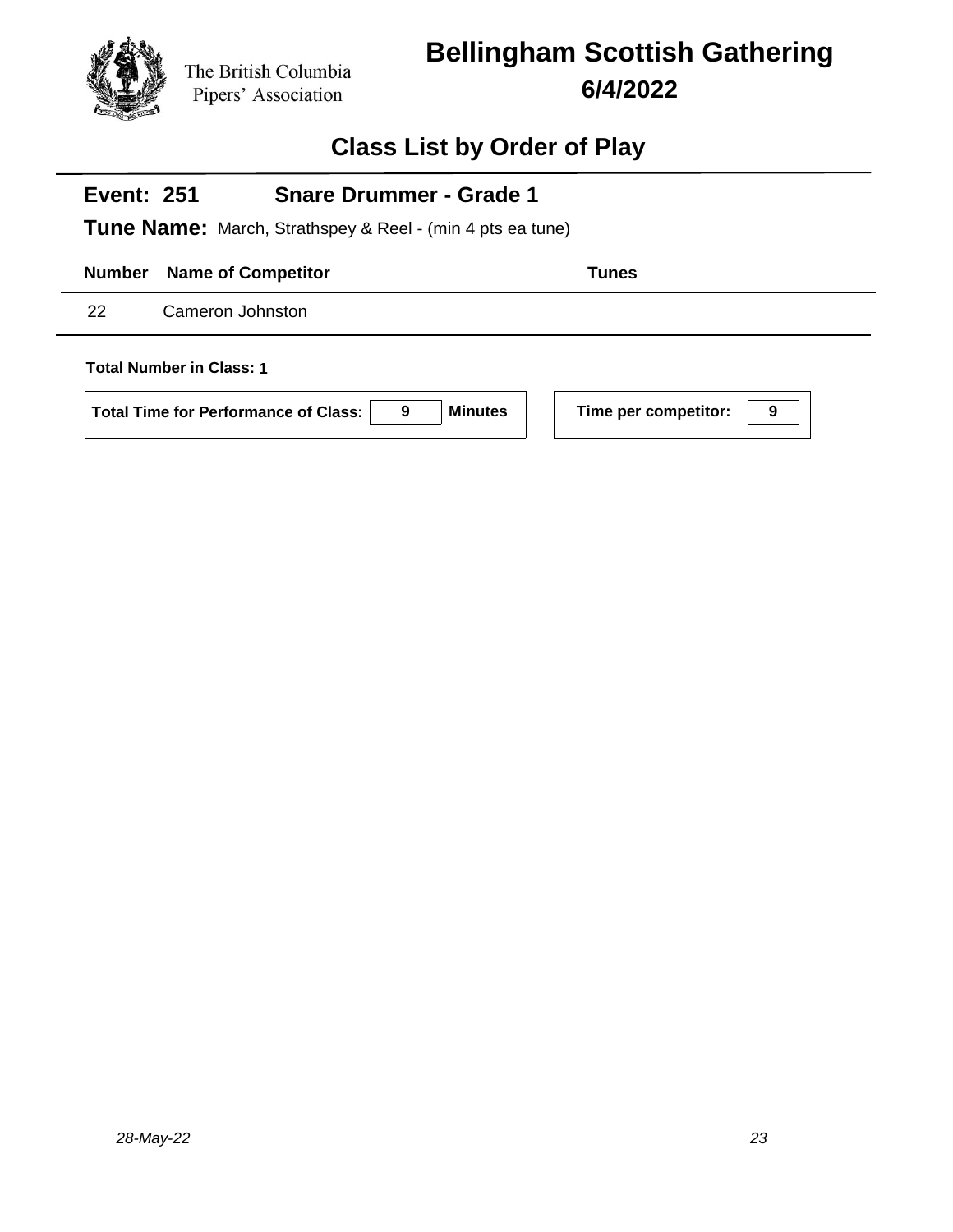

## **Bellingham Scottish Gathering 6/4/2022**

### **Class List by Order of Play**

#### **Event: 252 Snare Drummer - Grade 1**

**Tune Name:** Hornpipe & Jig - (min 4 pts ea tune)

**Number Name of Competitor Tunes** 

22 Cameron Johnston

**Total Number in Class: 1**

**Total Time for Performance of Class: 6 Minutes Time per competitor: 6**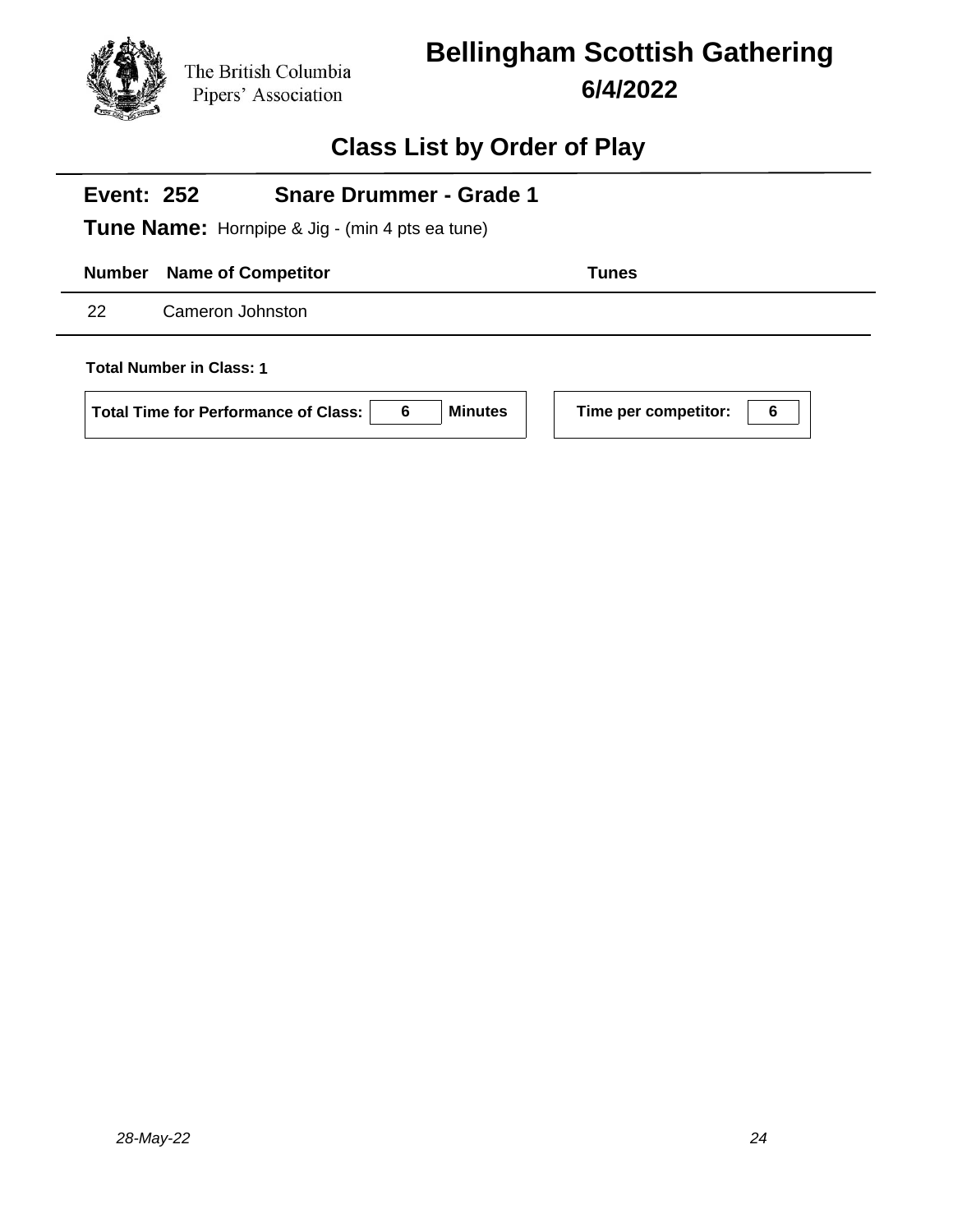# **Bellingham Scottish Gathering 6/4/2022**

## **Class List by Order of Play**

| <b>Tenor Drummer - Intermediate</b><br><b>Event: 351</b><br><b>Tune Name:</b> March, Strathspey & Reel - (min 4 pts ea tune) |                                                                                                        |                           |  |  |
|------------------------------------------------------------------------------------------------------------------------------|--------------------------------------------------------------------------------------------------------|---------------------------|--|--|
| <b>Number</b>                                                                                                                | <b>Name of Competitor</b>                                                                              | <b>Tunes</b>              |  |  |
| 42                                                                                                                           | Elise Svangtun                                                                                         |                           |  |  |
| 34                                                                                                                           | Ryan Niksch                                                                                            |                           |  |  |
|                                                                                                                              | <b>Total Number in Class: 2</b><br><b>Minutes</b><br>18<br><b>Total Time for Performance of Class:</b> | Time per competitor:<br>9 |  |  |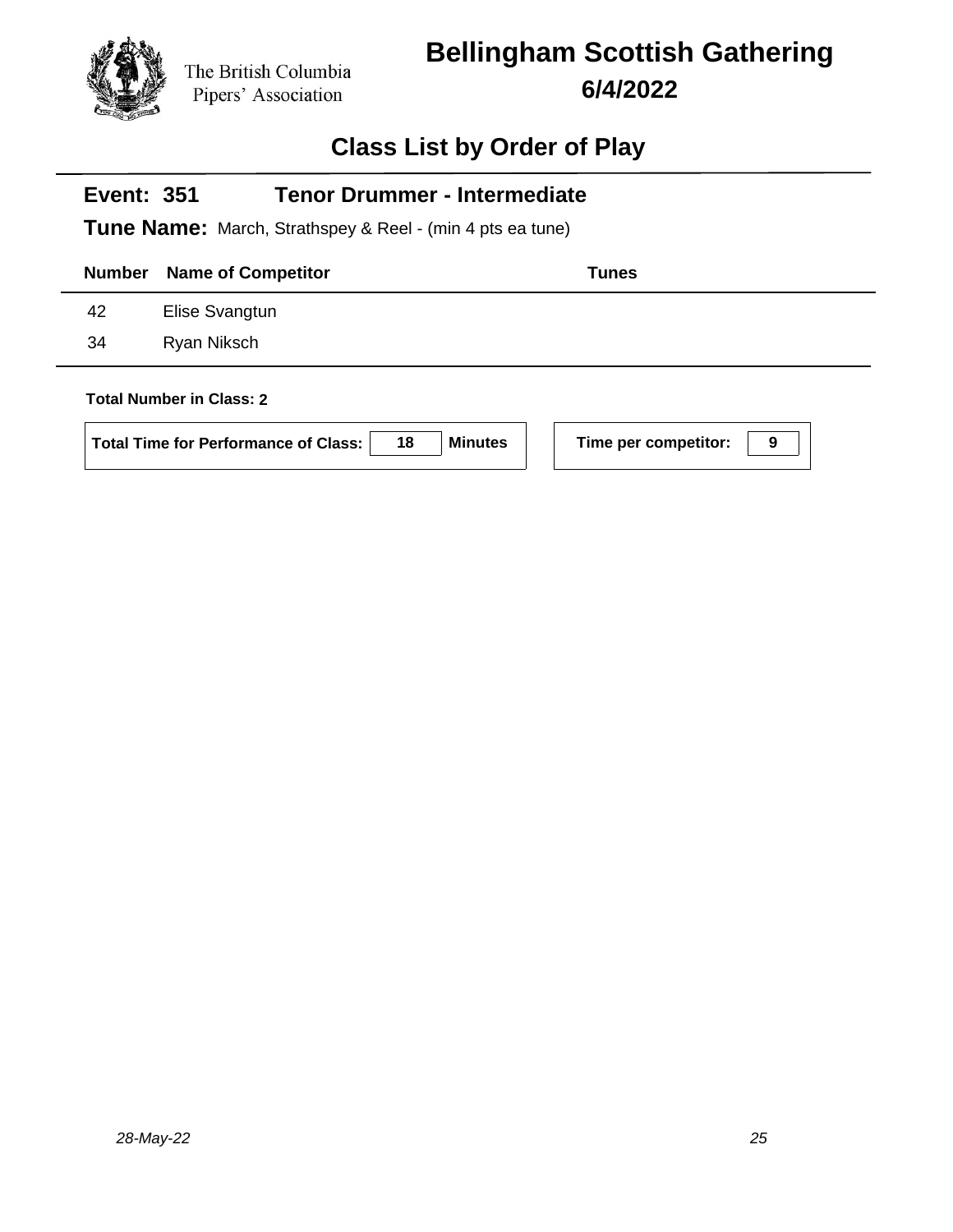

## **Bellingham Scottish Gathering 6/4/2022**

## **Class List by Order of Play**

| <b>Tenor Drummer - Intermediate</b><br><b>Event: 353</b><br><b>Tune Name:</b> 6/8 March - (min 4 pts) |                           |                |                           |  |
|-------------------------------------------------------------------------------------------------------|---------------------------|----------------|---------------------------|--|
| <b>Number</b>                                                                                         | <b>Name of Competitor</b> |                | <b>Tunes</b>              |  |
| 42<br>Elise Svangtun                                                                                  |                           |                |                           |  |
| <b>Total Number in Class: 1</b>                                                                       |                           |                |                           |  |
| <b>Total Time for Performance of Class:</b>                                                           | 6                         | <b>Minutes</b> | Time per competitor:<br>6 |  |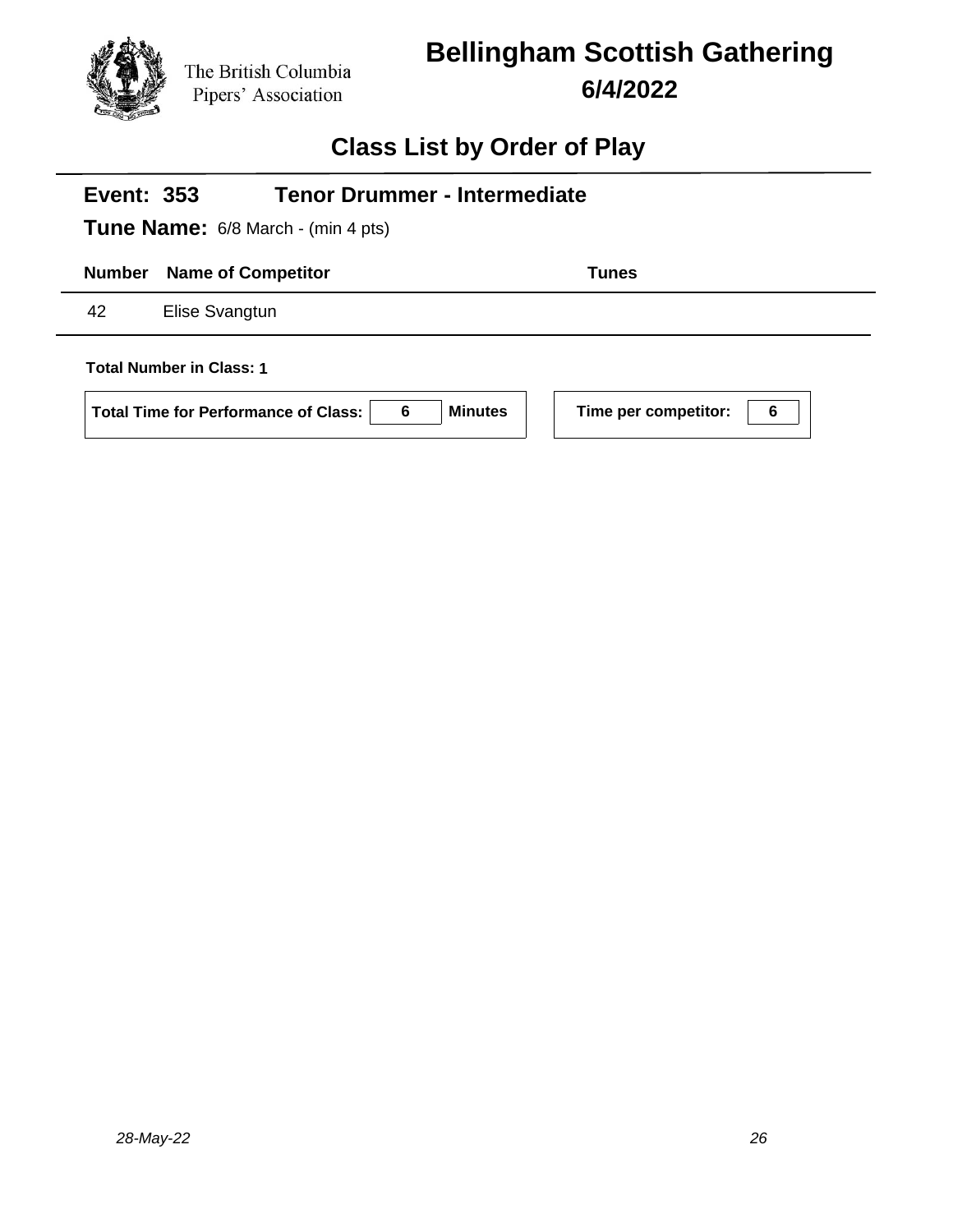# **Bellingham Scottish Gathering 6/4/2022**

### **Class List by Order of Play**

#### **Event: 812 Band - Grade 5**

**Tune Name:** Quick Marches Set - (8 parts of quick marches in simple time)

| Number | <b>Name of Competitor</b>       | <b>Tunes</b>                                                                                                        |
|--------|---------------------------------|---------------------------------------------------------------------------------------------------------------------|
| 50     | . Keith Highlanders 5 Pipe Band | The Weary Maid: Corriechoilles 43rd Welcome to<br>the Northern Meeting; Jenny's Bawbee; Sweet Maid<br>of Glendaruel |

**Total Number in Class: 1**

| Total Time for Performance of Class: | <b>Min</b> |
|--------------------------------------|------------|
|                                      |            |

**I Time per competitor: 7**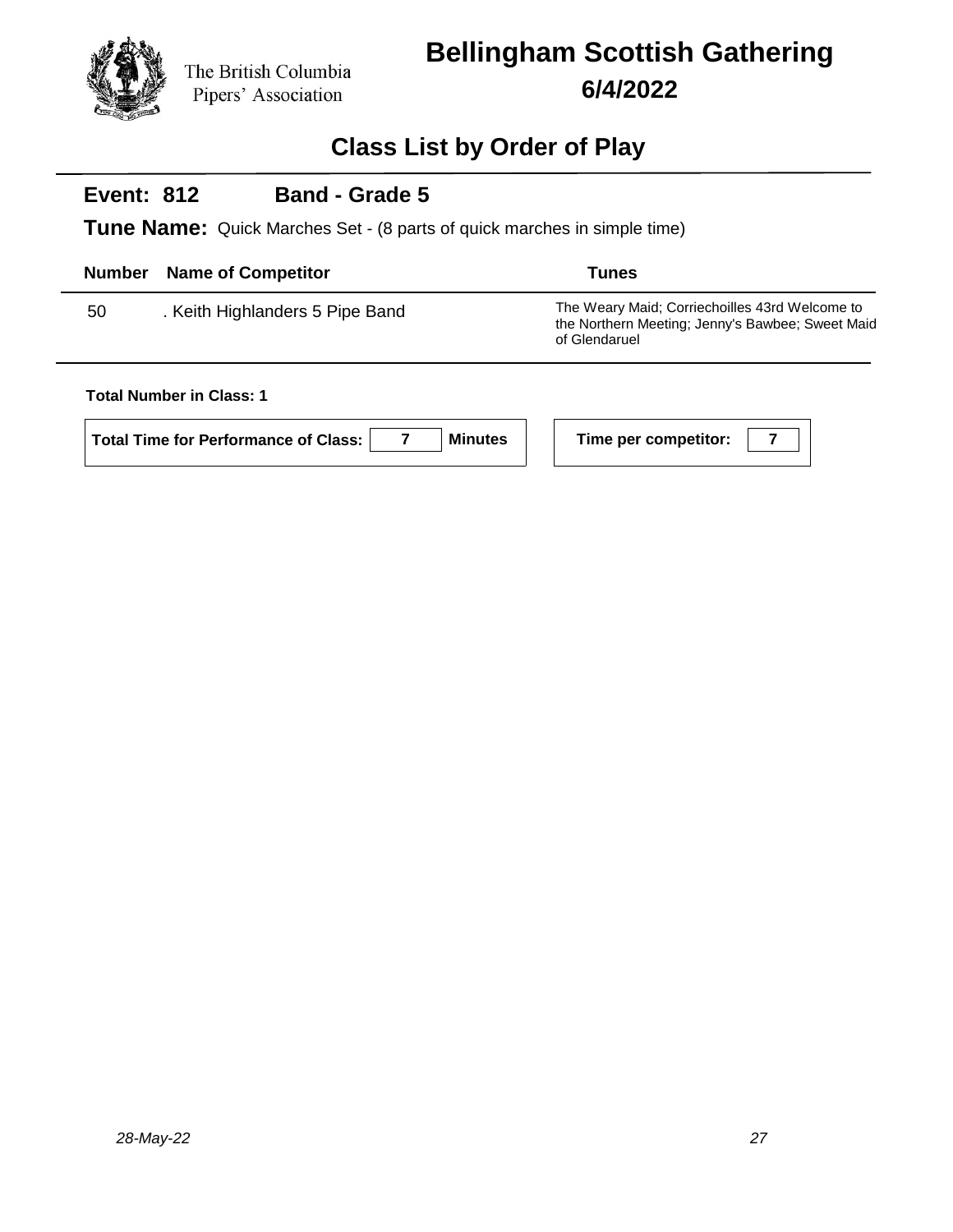## **Bellingham Scottish Gathering 6/4/2022**

## **Class List by Order of Play**

#### **Event: 821 Band - Grade 4**

**Tune Name:** Medley - (3 - 5 minutes)

| <b>Number</b> | <b>Name of Competitor</b>       | Tunes                                                                                                                                                                      |
|---------------|---------------------------------|----------------------------------------------------------------------------------------------------------------------------------------------------------------------------|
| 52            | . Clan Gordon Pipe Band         | Gardens of Skye; O'er the Bows to Ballindalloch;<br>Cork Hill; Devonshire; John Keith Lang                                                                                 |
| 51            | . Northwest Junior Pipe Band    | PM George Morrison; Flee the Glen; The Kitchen<br>Maid; Chi Mi Na Mor-bheanna (I See the Great<br>Mountains); Braes of Matt; Sleepy Maggie; The<br>Antrim Rose             |
| 50            | . Keith Highlanders 5 Pipe Band | Shoals of Herring; Would the Minister Not Dance;<br>Donald Willie and his Dog; Call to the Gathering;<br>Seonaidh's Tune; Wind That Shakes the Barley; The<br>Country Girl |

#### **Total Number in Class: 3**

 $\mathcal{L}$ 

| Total Time for Performance of Class: I | <b>Minutes</b> | Time per competitor: |  |
|----------------------------------------|----------------|----------------------|--|
|                                        |                |                      |  |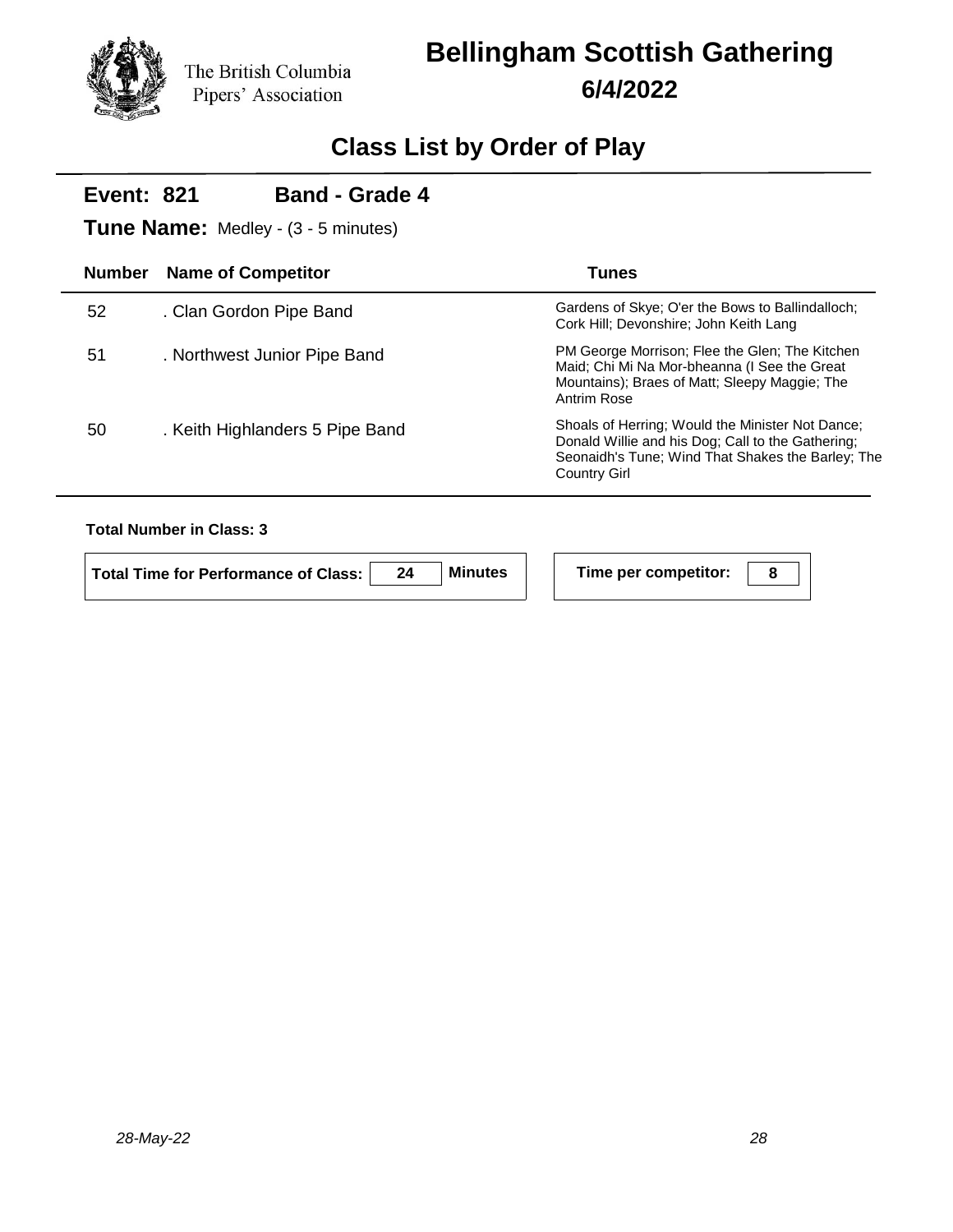## **Bellingham Scottish Gathering 6/4/2022**

### **Class List by Order of Play**

#### **Event: 822 Band - Grade 4**

**Tune Name:** March, Strathspey & Reel - (1 x 4 parted or 2 x 2 parted M, S & R)

| <b>Number</b> | <b>Name of Competitor</b>    | Tunes                                                                        |
|---------------|------------------------------|------------------------------------------------------------------------------|
| 52            | . Clan Gordon Pipe Band      | Teribus; Mairi Bhan; The Smith's a Gallant Fireman;<br>Molly Connell         |
| 51            | . Northwest Junior Pipe Band | Men of Argyle; Marquis of Huntley's Highland Fling;<br>Molly on the Seashore |

### **Total Number in Class: 2**

| <b>Total Time for Performance of Class:</b> |  | <b>Minutes</b> |  | Time per competitor: |  |
|---------------------------------------------|--|----------------|--|----------------------|--|
|---------------------------------------------|--|----------------|--|----------------------|--|

| Time per competitor: |  |
|----------------------|--|
|----------------------|--|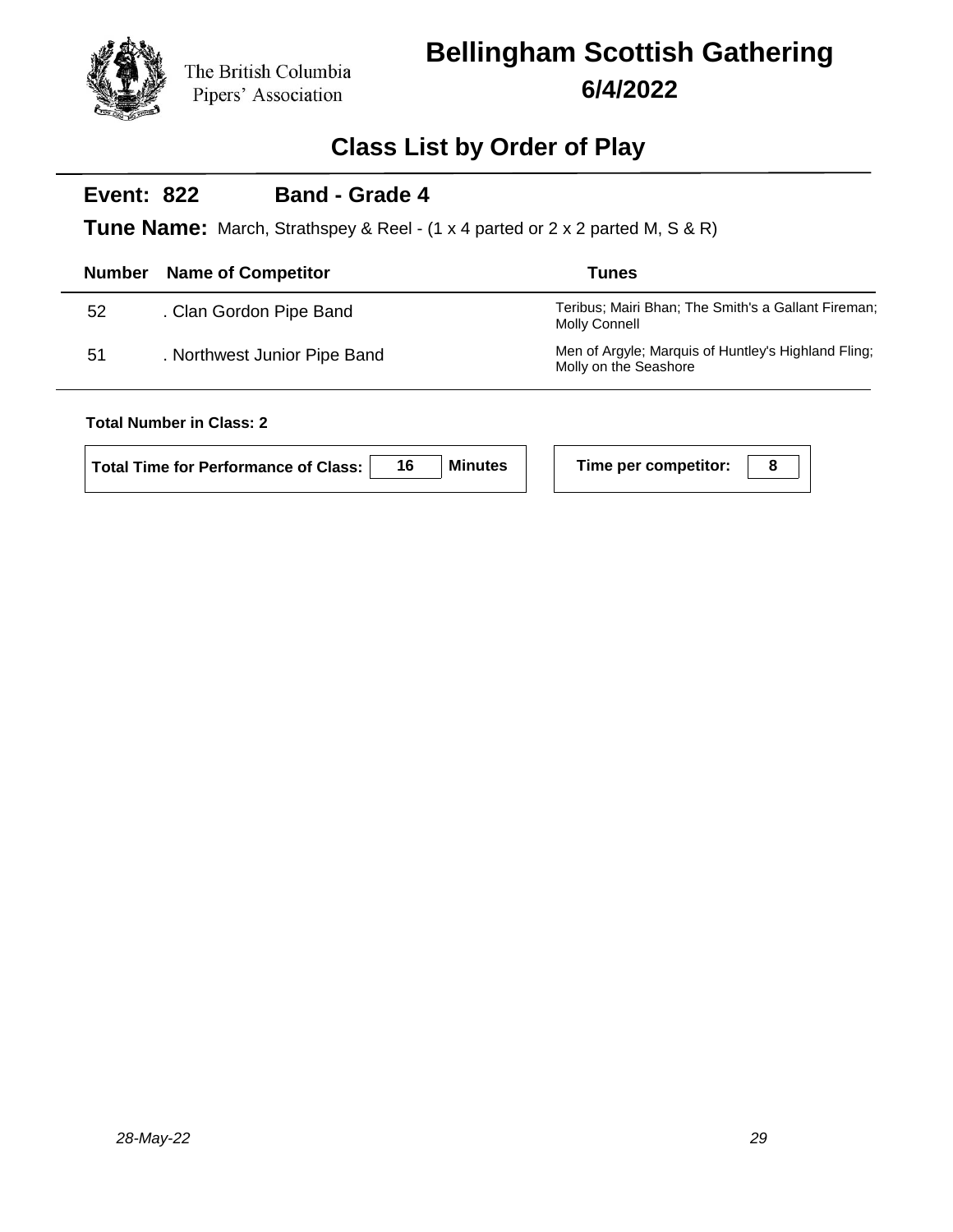# **Bellingham Scottish Gathering 6/4/2022**

## **Class List by Order of Play**

|               | <b>Band - Grade 3</b><br><b>Event: 831</b><br><b>Tune Name:</b> Medley - (3 - 5 minutes) |                                                                                                                                                           |  |  |  |  |
|---------------|------------------------------------------------------------------------------------------|-----------------------------------------------------------------------------------------------------------------------------------------------------------|--|--|--|--|
| <b>Number</b> | <b>Name of Competitor</b>                                                                | <b>Tunes</b>                                                                                                                                              |  |  |  |  |
| 56            | . Robert Malcolm Memorial 3 Pipe Band                                                    | Cha Till MacCruimen; Aspen Bank; Fiona MacLeod;<br>Kalabakan; Cha Till MacCruimen Slow Air; Atholl<br>Highlanders                                         |  |  |  |  |
| 55            | . Cascadia Pipe Band                                                                     | The Jolly Beggarman; Donald McKillop; The Georgia<br>Whaling Song; Molly Connell; The Steam Packet;<br>Cape Breton Fiddler's Welcome to Shetland          |  |  |  |  |
| 54            | . Greighlan Crossing Pipe Band                                                           | Torwood Castle; Beth Lyall; Galeforce Wind; Home<br>of the Kyles; McPhedran's Strathspey; Buntata's<br>Sgadan; Molly on the Shore; The Drive South        |  |  |  |  |
| 53            | . Keith Highlanders 3 Pipe Band                                                          | Andrew Warnock; Dr. Flora MacAuley; Carradale;<br>Skye; Mist of Time; Aspen Bank; Strathann -<br>Strathspey; Strathann - Reel; Grey Old Wife of<br>Raasay |  |  |  |  |

#### **Total Number in Class: 4**

| Total Time for Performance of Class: | 32 | Minutes |
|--------------------------------------|----|---------|
|                                      |    |         |

**Time per competitor:** | 8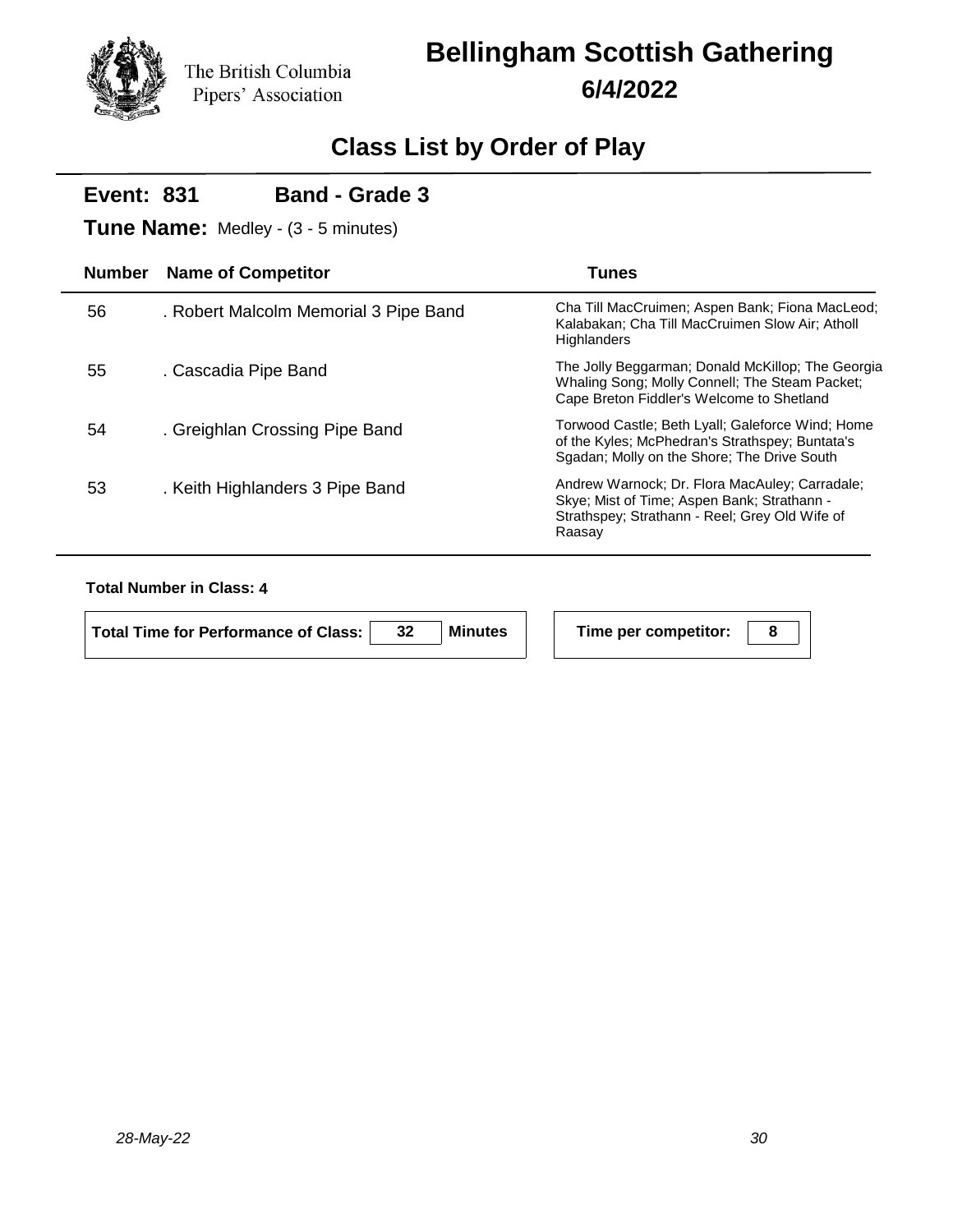## **Bellingham Scottish Gathering 6/4/2022**

## **Class List by Order of Play**

#### **Event: 832 Band - Grade 3**

**Tune Name:** March, Strathspey & Reel - (min 4 pts ea tune)

| <b>Number</b> | <b>Name of Competitor</b>             | <b>Tunes</b>                                                                               |
|---------------|---------------------------------------|--------------------------------------------------------------------------------------------|
| 56            | . Robert Malcolm Memorial 3 Pipe Band | Duncan MacColl; Dornie Ferry; The Rejected Suitor                                          |
| 55            | . Cascadia Pipe Band                  | Mrs. John MacColl; Maggie Cameron; Willie<br>Cummings' Rant                                |
| 54            | . Greighlan Crossing Pipe Band        | David Ross of Rosehall; Maggie Cameron; The<br><b>Brown Haired Maid</b>                    |
| 53            | . Keith Highlanders 3 Pipe Band       | Atholl and Breadalbane Gathering; The Caledonian<br>Canal; Capt. Lachlan MacPhail of Tiree |

#### **Total Number in Class: 4**

| Total Time for Performance of Class: | 32 | <b>Minutes</b> | Time per competitor: |  |
|--------------------------------------|----|----------------|----------------------|--|
|                                      |    |                |                      |  |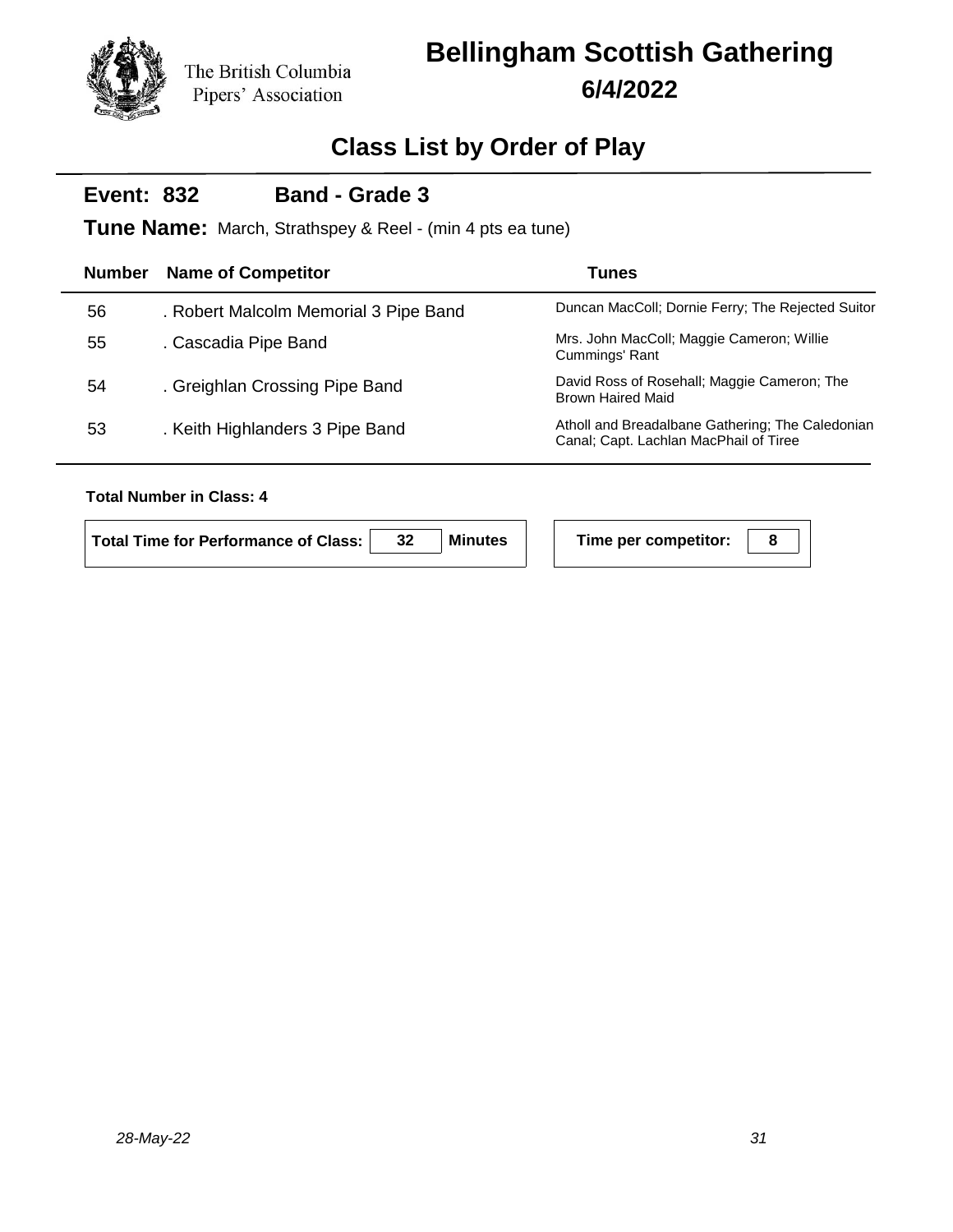

## **Bellingham Scottish Gathering 6/4/2022**

### **Class List by Order of Play**

#### **Event: 841 Band - Grade 2**

**Tune Name:** Medley - (4 - 6 minutes)

| <b>Number</b> | <b>Name of Competitor</b>             | <b>Tunes</b>                                                                                                                                                                                                |
|---------------|---------------------------------------|-------------------------------------------------------------------------------------------------------------------------------------------------------------------------------------------------------------|
| 57            | . Robert Malcolm Memorial 2 Pipe Band | John MacDonald's Welcome to the South Uist; The<br>North Star: Cape Breton Fiddler's Jig: Hector the<br>Hero; Seonaidh's Tune; The Devil in the Kitchen;<br>Lexy McAskill: The Foxhunter: Foxhunter's Waltz |

#### **Total Number in Class: 1**

**Total Time for Performance of Class: 9 Minutes Time per competitor: 9**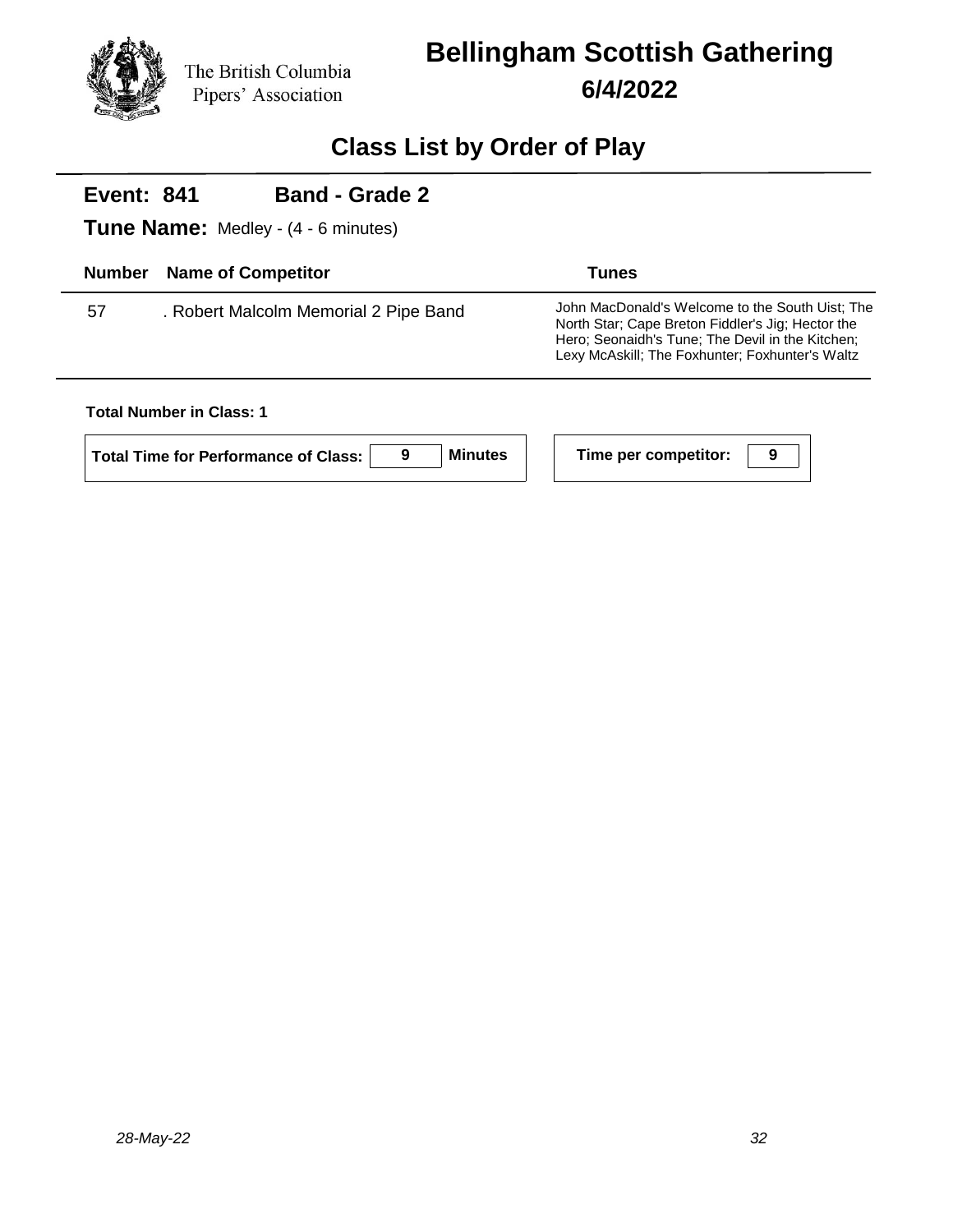## **Bellingham Scottish Gathering 6/4/2022**

### **Class List by Order of Play**

#### **Event: 842 Band - Grade 2**

**Tune Name:** March, Strathspey & Reel - (submit 2 sets,min 4 pts ea tune)

| <b>Number</b> | <b>Name of Competitor</b>             | <b>Tunes</b>                                                                                                                                                  |
|---------------|---------------------------------------|---------------------------------------------------------------------------------------------------------------------------------------------------------------|
| 57            | . Robert Malcolm Memorial 2 Pipe Band | The Young MacGregor; John Roy Stewart; Mrs.<br>MacPherson of Inveran: The Edinburgh City Police<br>Pipe Band; The Ewe with the Crooked Horn; Fiona<br>MacLeod |

#### **Total Number in Class: 1**

**Total Time for Performance of Class: 9 Minutes Time per competitor: 9**

| Time per competitor: |  |
|----------------------|--|
|----------------------|--|